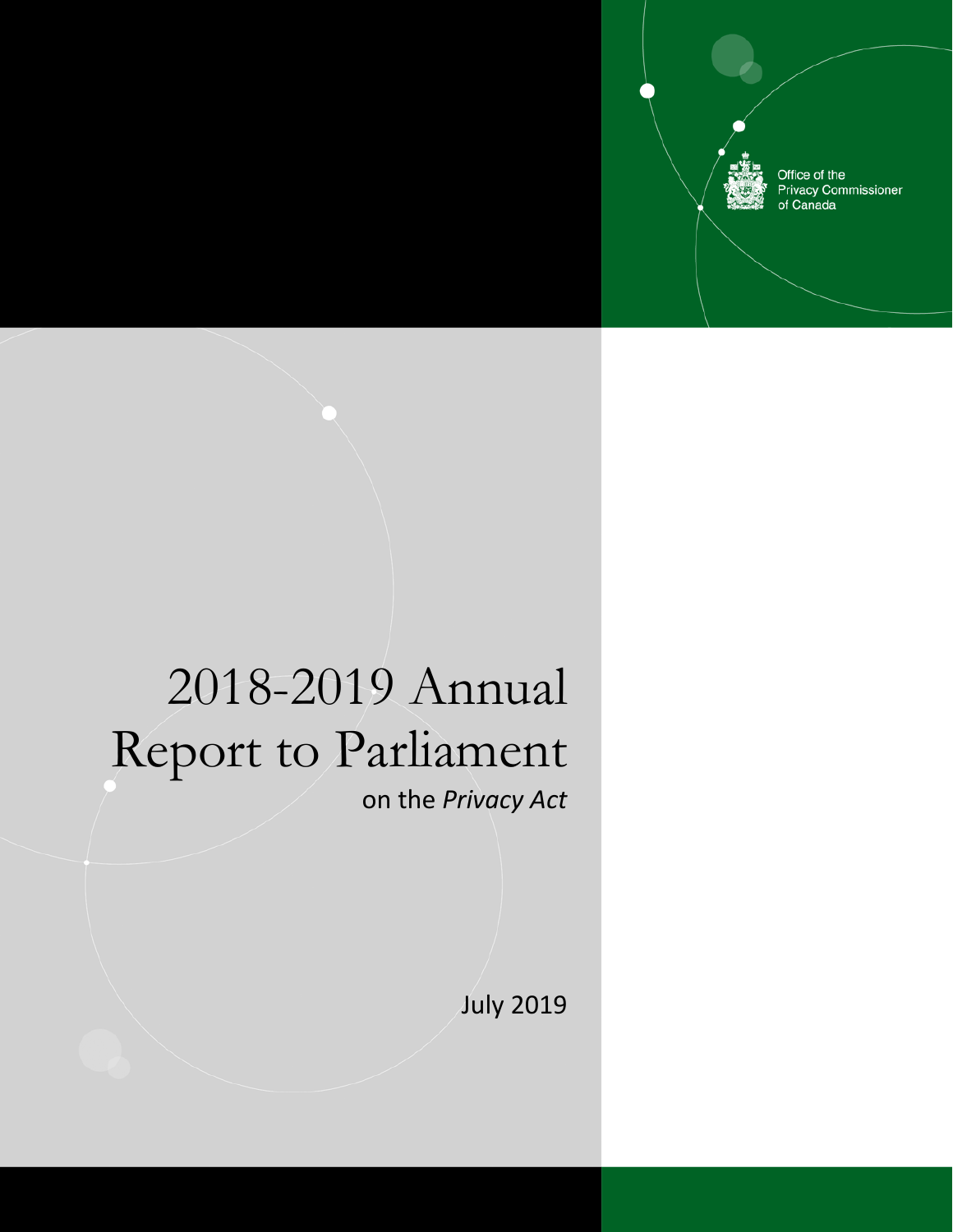Office of the Privacy Commissioner of Canada 30 Victoria Street, 1st Floor Gatineau, Quebec K1A 1H3

819-994-5444, 1-800-282-1376 Fax: 819-994-5424

Follow us on Twitter: @privacyprivee

This publication is also available on our Web site a[t www.priv.gc.ca.](http://www.priv.gc.ca/)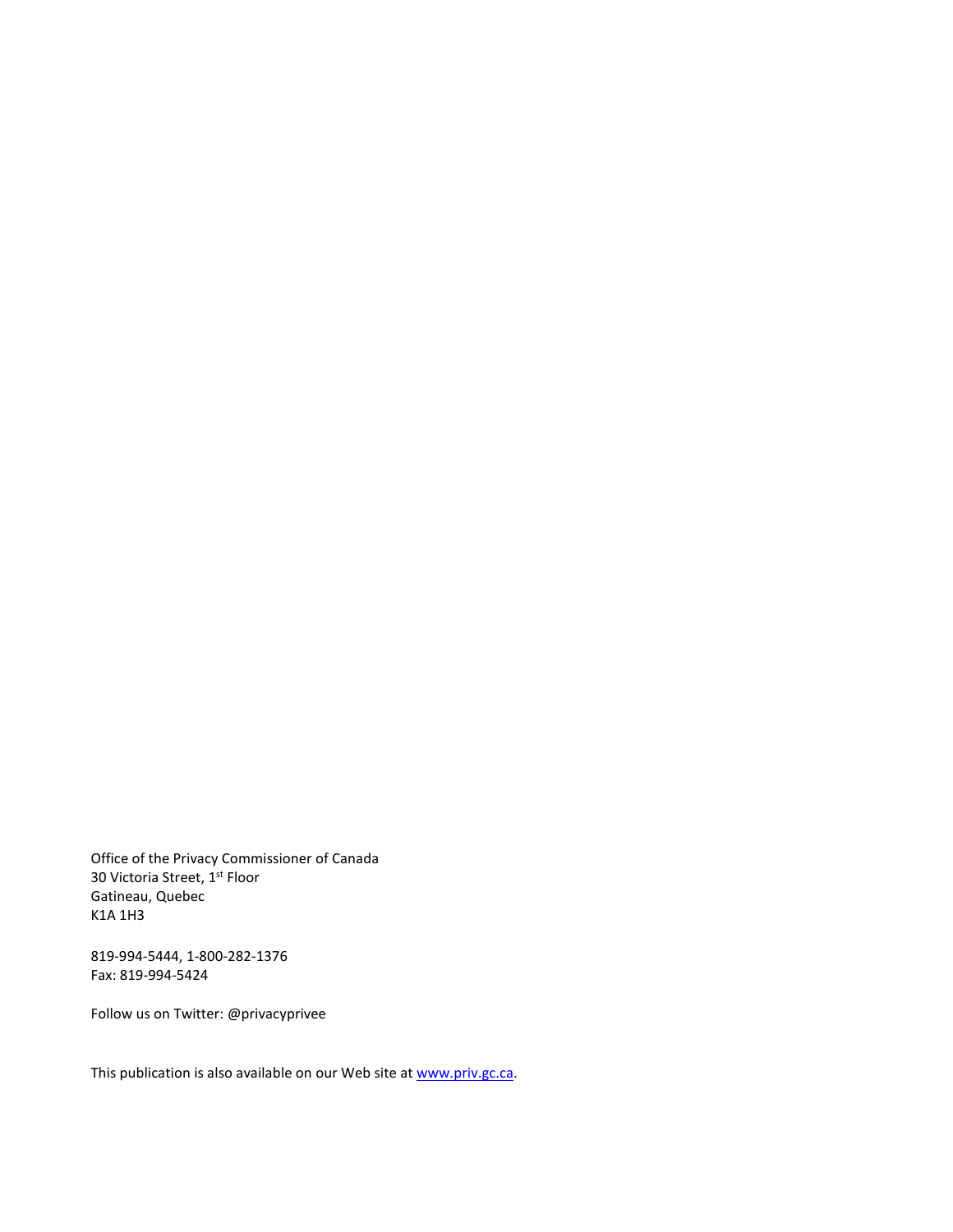# **Table of Contents**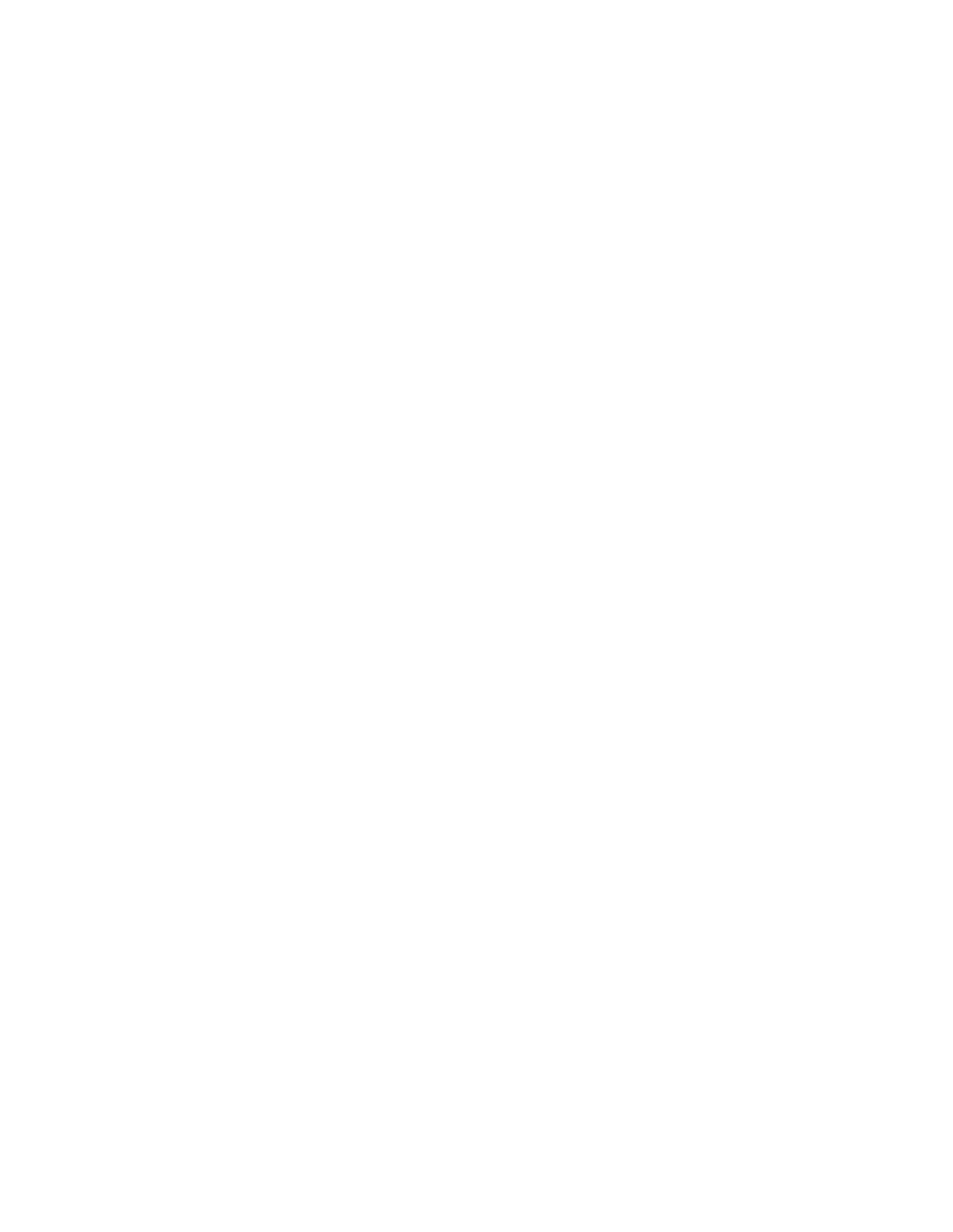# <span id="page-4-0"></span>**Introduction**

The *[Privacy Act](https://www.priv.gc.ca/en/privacy-topics/privacy-laws-in-canada/the-privacy-act/)* (PA) came into effect on July 1, 1983. The Act imposes obligations on federal government departments and agencies to respect the privacy rights of individuals by limiting the collection, use and disclosure of personal information. The Act also gives individuals the right of access to their personal information and the right to request the correction of that information.

When the *Federal Accountability Act* received Royal Assent on December 12, 2006, the Office of the Privacy Commissioner (OPC) was added to the Schedule of the *Privacy Act* along with other Agents of Parliament. Therefore, while not initially subject to the *Act*, the OPC became so on April 1, 2007.

Section 72 of the Act requires that the head of every federal government institution submit an annual report to Parliament on the administration of the Act within their institutions during the fiscal year.

The OPC is pleased to submit its twelfth Annual Report which describes how we fulfilled our responsibilities under the *Privacy Act* in 2018-2019.

# <span id="page-4-1"></span>**Mandate and Mission of the OPC**

The mandate of the OPC is to oversee compliance with both the PA, which covers the personal information handling practices of federal government departments and agencies, and the *[Personal](https://www.priv.gc.ca/en/privacy-topics/privacy-laws-in-canada/the-personal-information-protection-and-electronic-documents-act-pipeda/pipeda-compliance-help/pipeda-interpretation-bulletins/interpretations_07_consent/)  [Information Protection and Electronic Documents Act](https://www.priv.gc.ca/en/privacy-topics/privacy-laws-in-canada/the-personal-information-protection-and-electronic-documents-act-pipeda/pipeda-compliance-help/pipeda-interpretation-bulletins/interpretations_07_consent/)* (PIPEDA), Canada's private sector privacy law.

The OPC's mission is to protect and promote the privacy rights of individuals.

The Commissioner works independently from any other part of the government to investigate privacy complaints from individuals with respect to the federal public sector and certain aspects of the private sector. In public sector matters, individuals may complain to the Commissioner about any matter specified in section 29 of the PA.

For matters relating to personal information in the private sector, the Commissioner may investigate complaints under section 11 of PIPEDA except in the provinces that have adopted substantially similar privacy legislation, namely Quebec, British Columbia and Alberta. Ontario, New Brunswick and Newfoundland and Labrador now fall into this category with respect to personal health information held by health information custodians under their health sector privacy laws. However, even in those provinces with substantially similar legislation, and elsewhere in Canada, PIPEDA continues to apply to personal information collected, used or disclosed by all federal works, undertakings and businesses, including personal information about their employees. PIPEDA also applies to all personal data that flows across provincial or national borders, in the course of commercial activities.

The Commissioner focuses on resolving complaints through negotiation and persuasion, using mediation and conciliation if appropriate. However, if voluntary cooperation is not forthcoming, the Commissioner has the power to summon witnesses, administer oaths and compel the production of

\_\_\_\_\_\_\_\_\_\_\_\_\_\_\_\_\_\_\_\_\_\_\_\_\_\_\_\_\_\_\_\_\_\_\_\_\_\_\_\_\_\_\_\_\_\_\_\_\_\_\_\_\_\_\_\_\_\_\_\_\_\_\_\_\_\_\_\_\_\_\_\_\_\_\_\_\_\_\_\_\_\_\_\_\_\_\_\_\_\_\_\_\_\_\_\_\_\_\_\_\_\_\_\_\_\_ 30 Victoria Street – 1st Floor, Gatineau, QC K1A 1H3 • Toll-free: 1-800-282-1376 • Fax: (819) 994-5424 • TDD (819) 994-6591 [www.priv.gc.ca](http://www.priv.gc.ca/) • Follow us on Twitter: @privacyprivee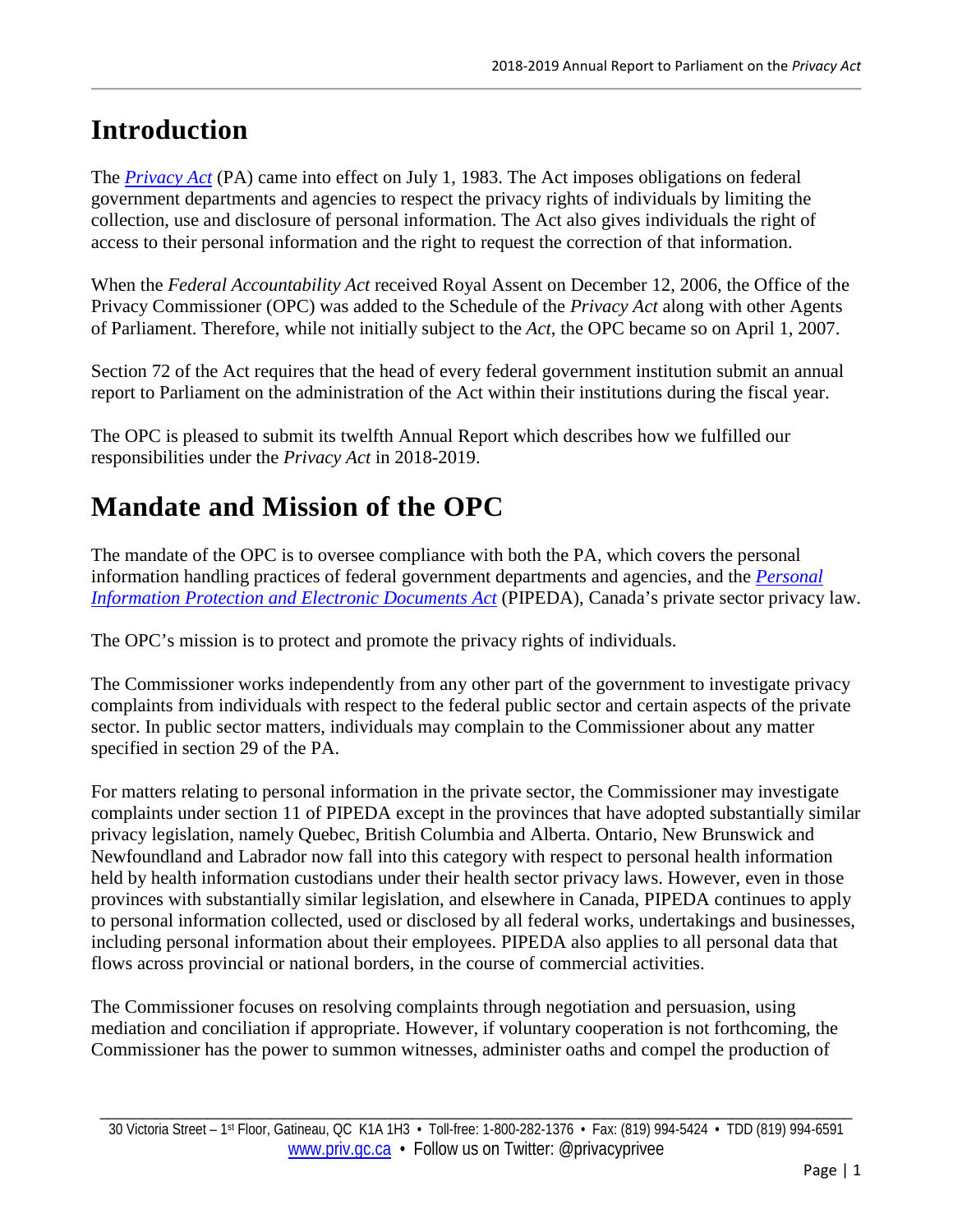evidence. In cases that remain unresolved, particularly under PIPEDA, the complainant or the Commissioner may take the matter to Federal Court and seek a court order to rectify the situation.

As a public advocate for the privacy rights of Canadians, the Commissioner carries out the following activities:

- Investigating complaints and issuing reports with recommendations to federal government institutions and private sector organizations to remedy situations, as appropriate;
- Pursuing legal action before federal courts where appropriate to resolve outstanding matters;
- Assessing compliance with obligations contained in the PA and PIPEDA through the conduct of independent audit and review activities;
- Advising on, and reviewing, Privacy Impact Assessments (PIAs) of new and existing government initiatives;
- Providing legal and policy analyses and expertise to help guide Parliament's review of evolving legislation to ensure respect for individuals' right to privacy;
- Responding to inquiries from parliamentarians, individual Canadians and organizations seeking information and guidance, and taking proactive steps to inform them of emerging privacy issues;
- Promoting privacy awareness and compliance, and fostering understanding of privacy rights and obligations through proactive engagement with federal government institutions, privatesector organizations, industry associations, legal community, academia, professional associations, and other stakeholders;
- Preparing and disseminating public education materials, positions on evolving legislation, regulations and policies, guidance documents and fact sheets for use by the general public, federal government institutions and private sector organizations;
- Conducting research and monitoring trends in technological advances and privacy practices, identify systemic privacy issues that need to be addressed by federal government institutions and private sector organizations and promoting integration of best practices; and
- Working with privacy stakeholders from other jurisdictions in Canada and on the international scene to address global privacy issues that result from ever increasing transborder data flows.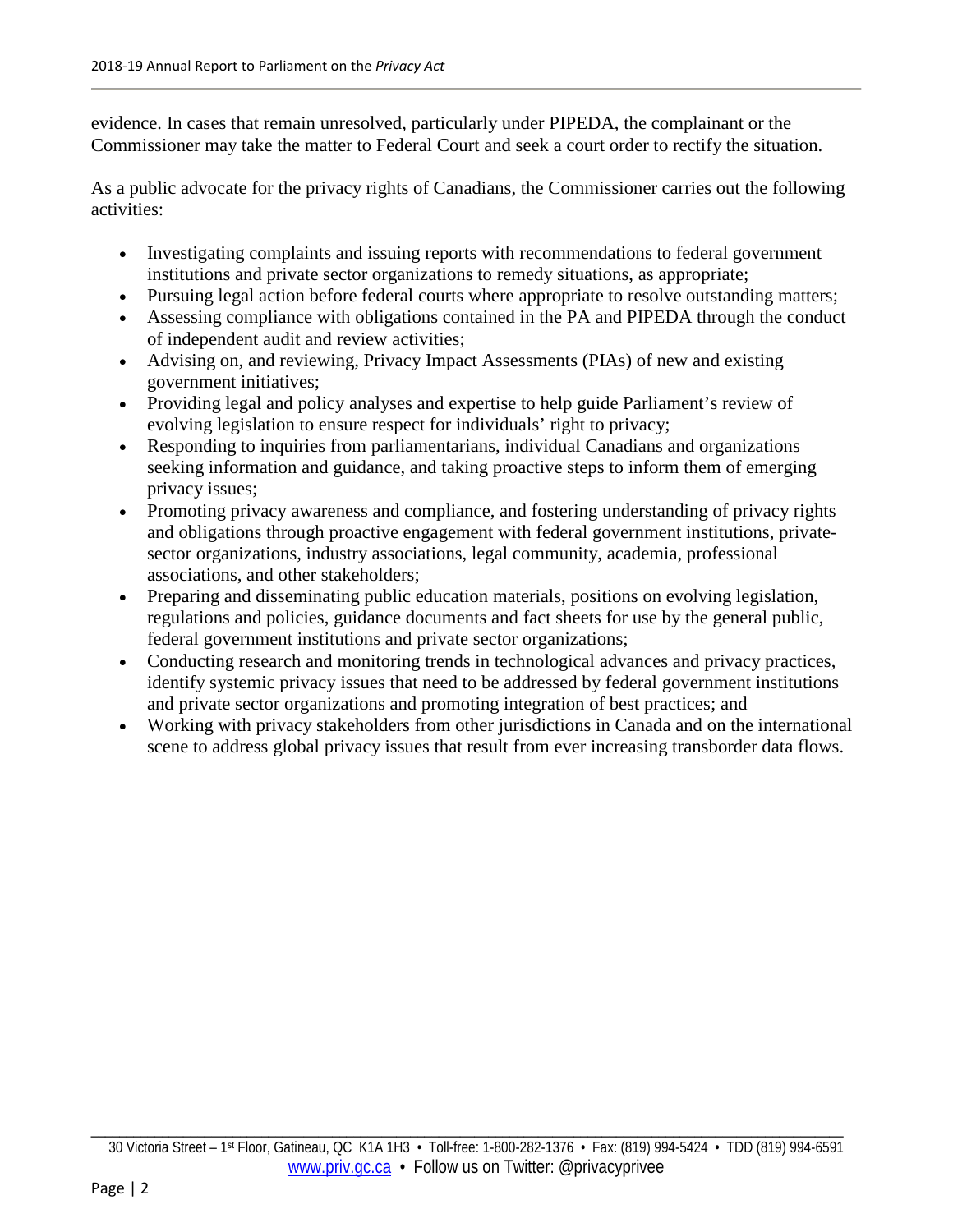# <span id="page-6-0"></span>**Organizational Structure**

The Privacy Commissioner is an Officer of Parliament who reports directly to the House of Commons and the Senate. The Commissioner may be assisted by Assistant Commissioners, who have delegated responsibilities under both the PA and PIPEDA.

In 2018, the OPC, following an organizational review, adopted a new structure to support the Privacy Commissioner's vision to be more proactive, and to focus efforts where there can be an impact for the greatest number of Canadians.

The core responsibility of the OPC is the protection of privacy rights of Canadians. To do this, the OPC's work falls into two program areas — Compliance and Promotion. Both areas are important in protecting privacy.

The OPC's organizational structure is comprised of three sectors: the Compliance Sector, the Policy and Promotion Sector, and the Corporate Management Sector. The work of each sector is overseen by a Deputy Commissioner. The three Deputy Commissioners, as well as the Legal Services Directorate, report directly to the Privacy Commissioner. The Commissioner is also supported by the OPC's Executive Secretariat.

The OPC is structured in the following way:

# **Compliance Sector**

The Compliance Program, headed by the Deputy Commissioner, Compliance, focuses on addressing existing privacy compliance problems through a variety of enforcement activities to ensure violations of the law are identified and that remedies are recommended. This includes investigations into complaints filed by Canadians, but also a shift towards more proactive enforcement, such as proactive, Commissioner-initiated investigations or, in certain cases, audits, to review issues that aren't being addressed through the complaint system.

The Compliance Sector includes three directorates: the *Privacy Act* Compliance Directorate (public sector), the *Personal Information and Electronic Documents Act* (PIPEDA) Compliance Directorate (private sector) and the Compliance, Intake and Resolution Directorate (public and private sectors).

## *Privacy Act* **Compliance Directorate**

The PA Compliance Directorate investigates complaints under the *[Privacy Act](https://www.priv.gc.ca/en/privacy-topics/privacy-laws-in-canada/the-privacy-act/)* from individuals who believe they have not been given access to their personal information held by government institutions, or feel that their information has been inappropriately, collected, used, disclosed or managed. The Directorate also investigates complaints and conducts audits that are initiated by the Commissioner.

\_\_\_\_\_\_\_\_\_\_\_\_\_\_\_\_\_\_\_\_\_\_\_\_\_\_\_\_\_\_\_\_\_\_\_\_\_\_\_\_\_\_\_\_\_\_\_\_\_\_\_\_\_\_\_\_\_\_\_\_\_\_\_\_\_\_\_\_\_\_\_\_\_\_\_\_\_\_\_\_\_\_\_\_\_\_\_\_\_\_\_\_\_\_\_\_\_\_\_\_\_\_\_\_\_\_ 30 Victoria Street – 1st Floor, Gatineau, QC K1A 1H3 • Toll-free: 1-800-282-1376 • Fax: (819) 994-5424 • TDD (819) 994-6591 [www.priv.gc.ca](http://www.priv.gc.ca/) • Follow us on Twitter: @privacyprivee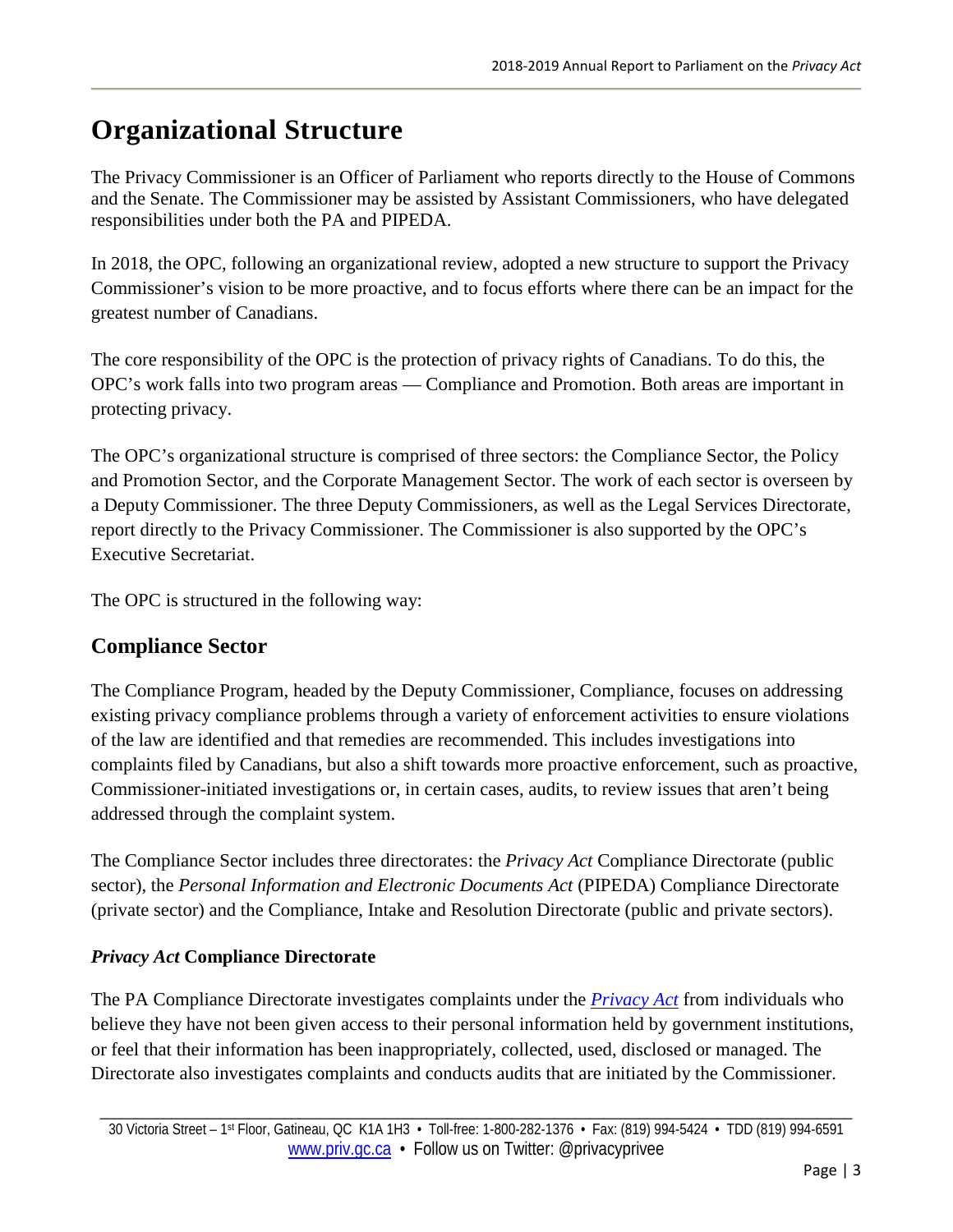### **PIPEDA Compliance Directorate**

The PIPEDA Compliance Directorate investigates complaints under the [PIPEDA](https://www.priv.gc.ca/en/privacy-topics/privacy-laws-in-canada/the-personal-information-protection-and-electronic-documents-act-pipeda/pipeda-compliance-help/pipeda-interpretation-bulletins/interpretations_07_consent/) from individuals about the collection, use and disclosure of their personal information in the course of commercial activities. The Directorate also investigates complaints and conducts audits that are initiated by the Commissioner, including sector-wide investigations.

### **Compliance, Intake and Resolution Directorate**

The Compliance, Intake and Resolution Directorate is a new directorate within the Compliance Sector. It is responsible for receiving and quickly resolving complaints received under the PIPEDA and the *Privacy Act*. The Directorate also:

- reviews mandatory reporting of data breaches submitted by private-sector organization and federal institutions, and tracks them;
- investigates privacy breaches;
- ensures compliance monitoring.

# **Policy and Promotion Sector**

The Promotion Program, headed by the Deputy Commissioner, Policy and Promotion, (position vacant – selection process underway), Policy and Promotion, is forward-looking and aims to inform Canadians of their rights and how to exercise them, and to bring organizations into compliance with the law. This involves, for example, the development and promotion of general—yet practical information and guidance, reviewing and commenting on Privacy Impact Assessments (PIAs), and offering industry advice on specific initiatives. The goal is to share information and advice with businesses and departments when they are designing their services so that Canadians may enjoy the benefits of innovation without undue risk to their privacy.

The Policy and Promotion Sector includes five directorates: the Government Advisory Directorate, the Business Advisory Directorate, the Policy, Research and Parliamentary Affairs Directorate, the Technology Analysis Directorate and the Communications Directorate.

### **Government Advisory Directorate**

The Government Advisory Directorate provides advice and recommendations to federal public sector institutions in relation to specific programs and initiatives, as well as in the review of [PIAs](https://www.priv.gc.ca/en/privacy-topics/privacy-impact-assessments/) and information sharing agreements submitted by departments and agencies. This group also undertakes various outreach initiatives with the federal public sector in order to encourage compliance with the PA.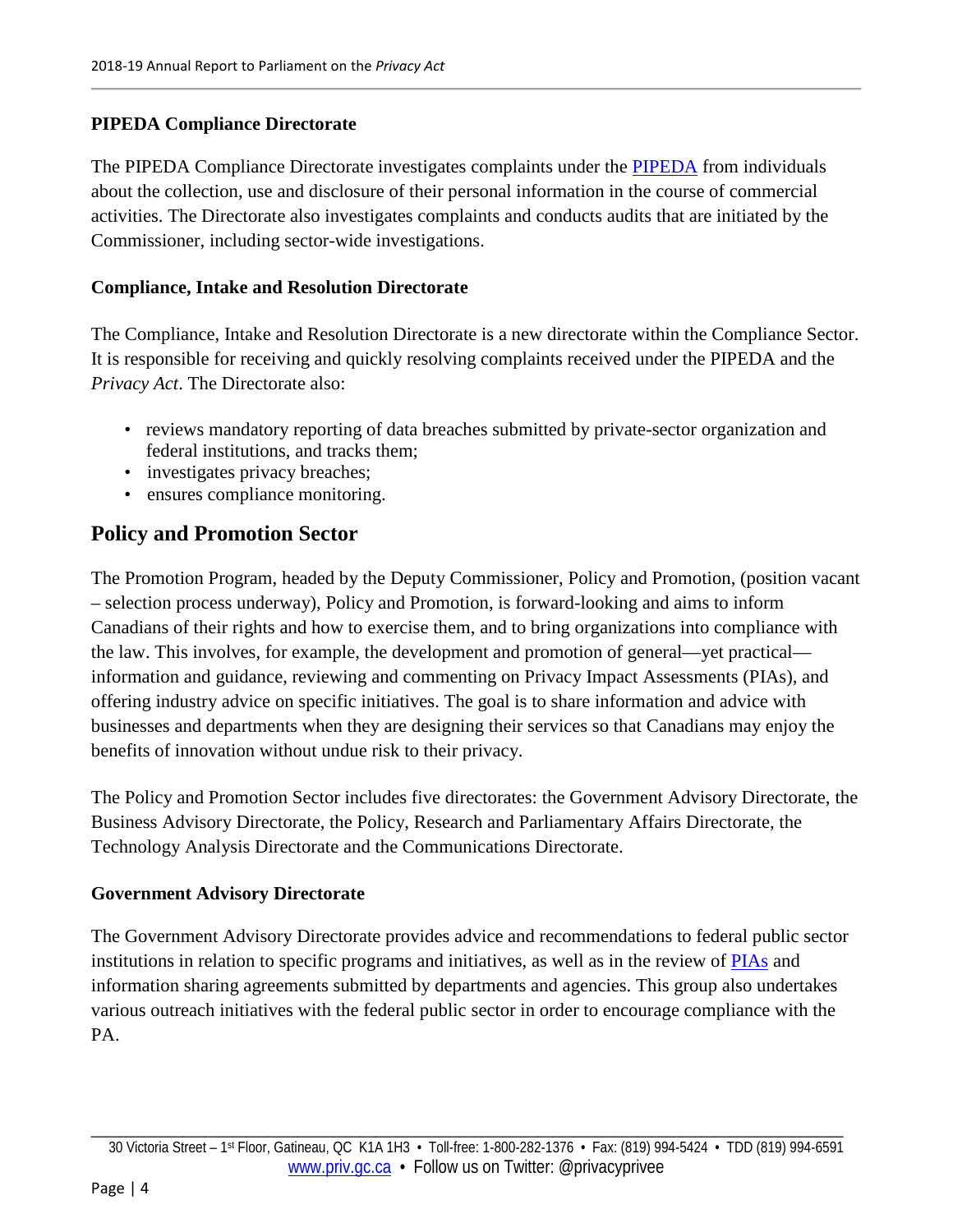### **Business Advisory Directorate**

The Business Advisory Directorate provides advice to businesses subject to PIPEDA in the context of advisory services for new programs and initiatives, reviews for existing privacy practices and proactive engagements with the business community. This group also undertakes various outreach initiatives with the private sector in order to encourage compliance with PIPEDA.

#### **Policy, Research and Parliamentary Affairs Directorate**

The Policy, Research and Parliamentary Affairs Directorate develops strategic policy positions on legislative bills, government policies and private sector initiatives; supports the Commissioner's [appearances before Parliament;](https://www.priv.gc.ca/en/opc-actions-and-decisions/advice-to-parliament/) develops guidance for public and private sector; and conducts applied research on emerging privacy issues in support of this work. This Directorate also manages the [OPC](https://www.priv.gc.ca/en/opc-actions-and-decisions/research/funding-for-privacy-research-and-knowledge-translation/)  [Contributions Program](https://www.priv.gc.ca/en/opc-actions-and-decisions/research/funding-for-privacy-research-and-knowledge-translation/) which funds external researchers and non-profit organizations to advance and apply new knowledge about data protection in the private sector.

#### **Technology Analysis Directorate**

The Technology Analysis Directorate identifies and analyzes technological trends and developments in electronic platforms and digital media; conducts research to assess the impact of technology on the protection of personal information in the digital world and provides strategic analysis and guidance on complex, varied and sensitive technological issues involving government and commercial systems that store personal information.

#### **Communications Directorate**

The Communications Directorate focuses on providing strategic advice and support for the planning and execution of public education and communications activities. Activities relate to the production and dissemination of information for Canadians and organizations aimed at increasing awareness of privacy rights and obligations through, for example, media monitoring and analysis, public opinion polling, media relations, publications, special events, various outreach campaigns and the OPC web site. The Directorate is also responsible for responding to requests for information from the public and organizations regarding privacy rights and responsibilities through the OPC's [Information Centre.](https://www.priv.gc.ca/en/contact-the-opc/contact-the-information-centre/)

## **Corporate Management Sector**

The Corporate Management Sector is led by the Deputy Commissioner, Corporate Management. The Corporate Management Sector includes four directorates: the Human Resources Directorate, the Finance and Administration Directorate, the Information Management/Information Technology Directorate, and the Business Planning, Performance, Audit and Evaluation Directorate.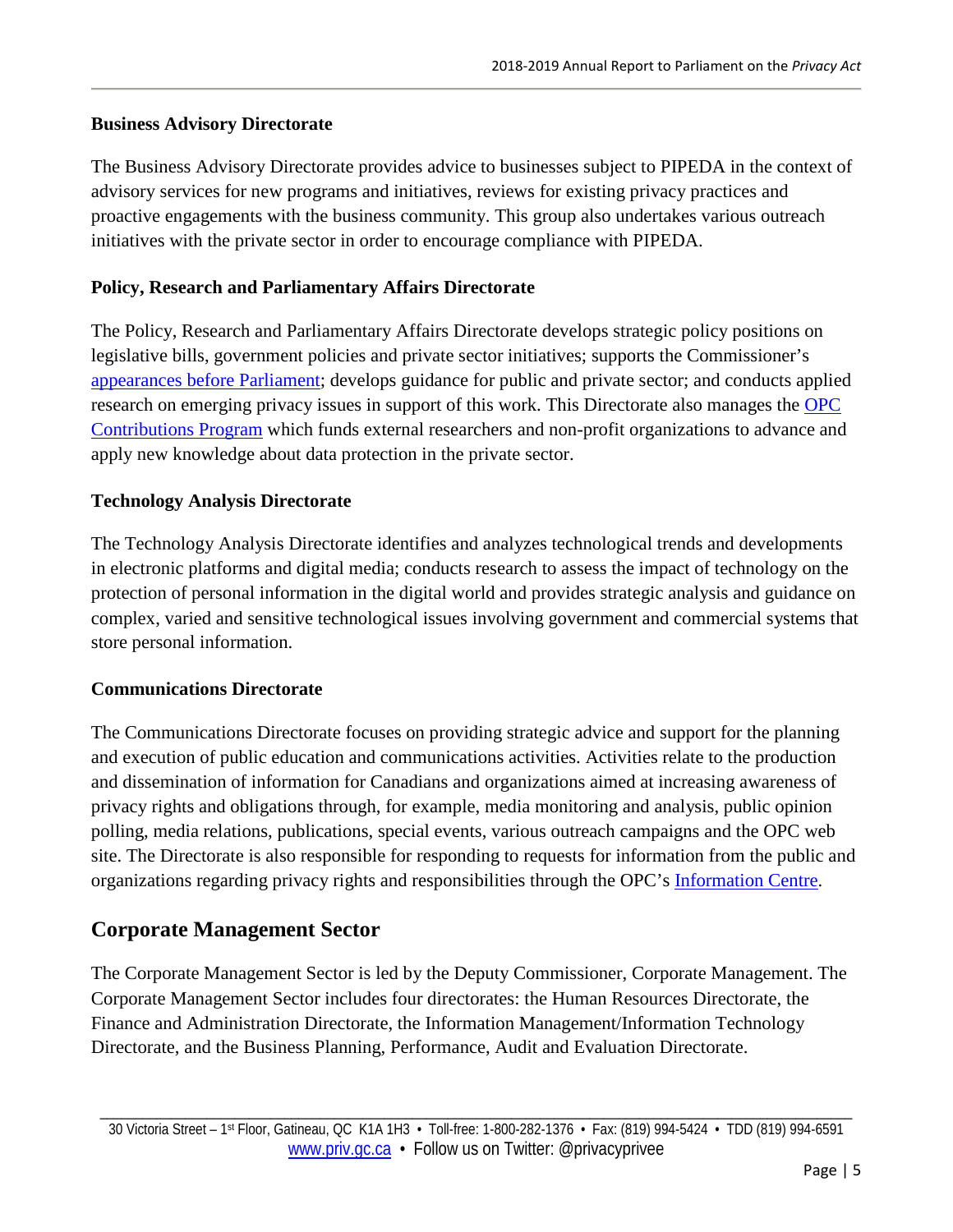The Corporate Management Sector provides advice and integrated administrative services such as corporate planning, resource management, financial management, information management/technology, human resources and people management and general administration to managers and staff.

# **Legal Services Directorate**

The Legal Services Directorate reports directly to the Privacy Commissioner. The Directorate provides legal advice in relation to PIPEDA and PA investigations and audits, and in support of other operational activities across the OPC. It represents the OPC in litigation matters before the courts and in negotiations with other parties. The Directorate also includes OPC's Access to Information and Privacy Program.

# **Office of the Privacy Commissioner of Canada**

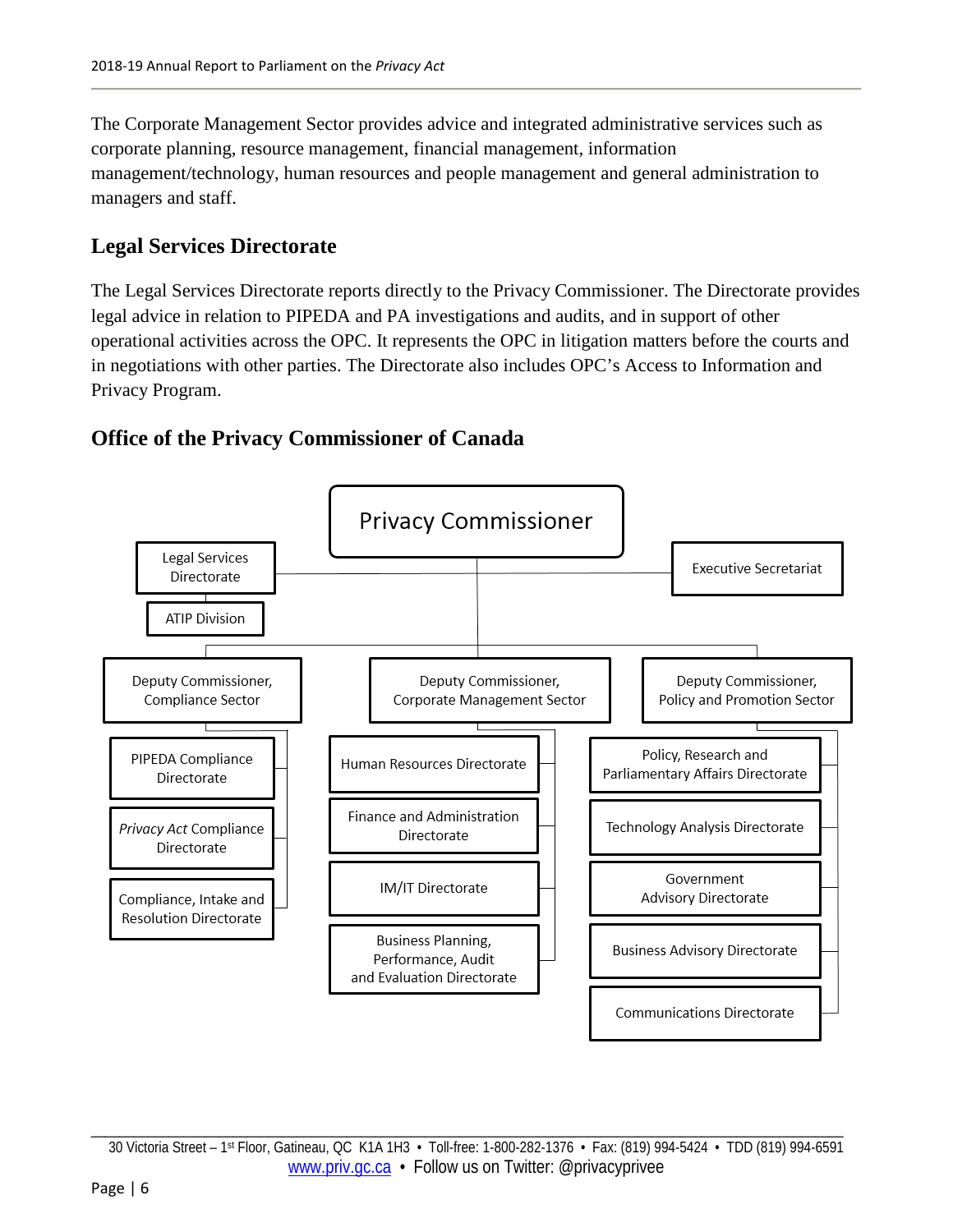The ATIP Directorate is headed by a Director who is supported by one senior analyst. Another analyst joined the Directorate temporarily in 2018.

Under section 73 of the PA, the Privacy Commissioner, as the head of the OPC, the Privacy Commissioner's authority has been delegated to the ATIP Director with respect to the application of the Act and its Regulations. With respect to public interest disclosures under section 8(2)(m) of the Act, the Commissioner's authority has been maintained. A copy of the Delegation Order is attached as Appendix A.

<span id="page-10-0"></span>The ATIP Director also serves as the OPC's Chief Privacy Officer.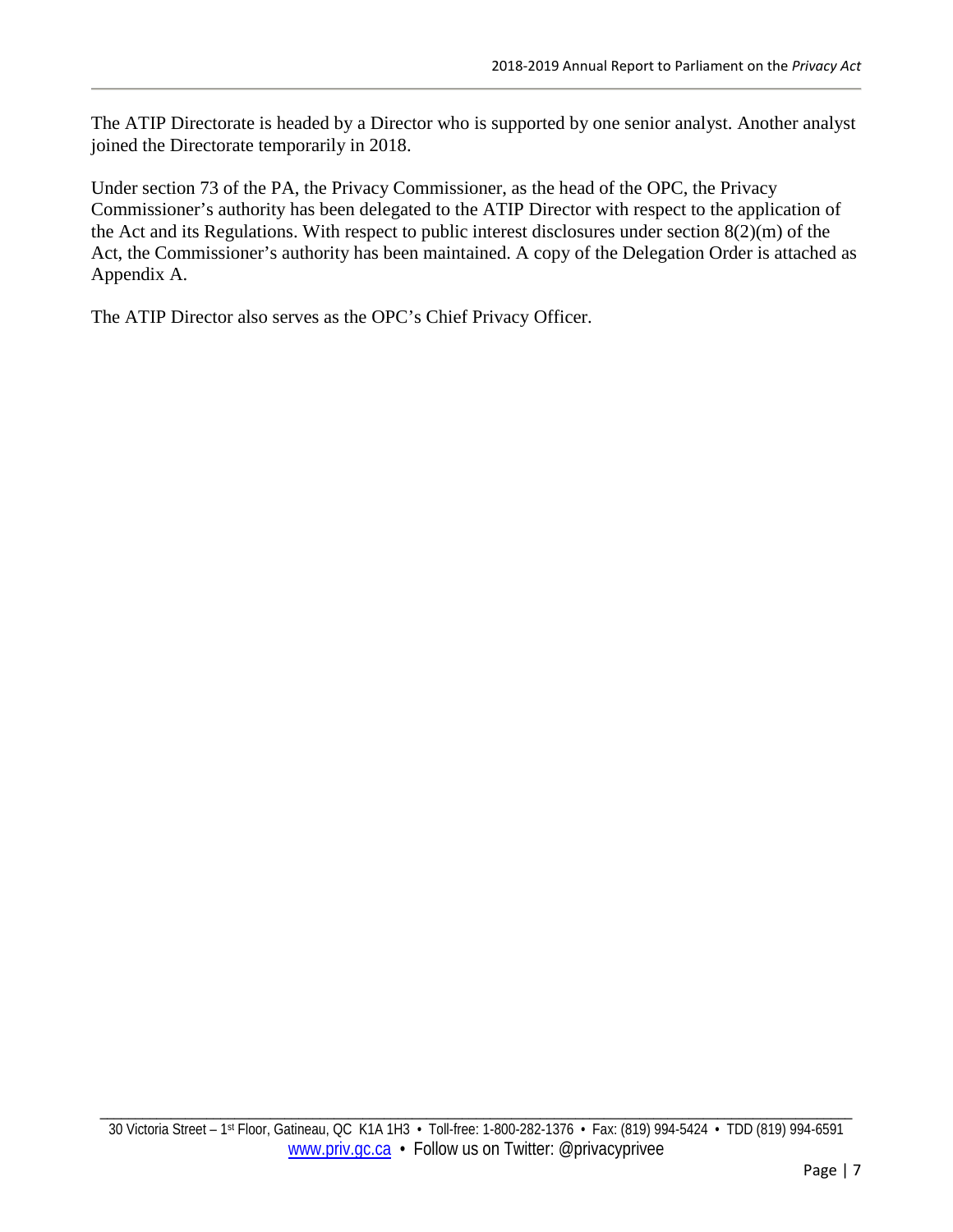# **Privacy Commissioner, Ad Hoc / Complaint Mechanism**

Given the silence of the *Federal Accountability Act* with respect to an independent mechanism under which PA complaints against the OPC would be investigated, the Office has developed an alternative mechanism to investigate OPC actions with respect to its administration of the Act*.*

For this purpose, the Commissioner's powers, duties and functions as set out in sections 29 through 35 and section 42 of the Act have been delegated to a Privacy Commissioner, Ad Hoc in order to investigate PA complaints lodged against the OPC.

In 2018-2019, the Privacy Commissioner, Ad Hoc was Anne Bertrand (QC). Ms. Bertrand was the Province of New Brunswick's first Access to Information and Privacy Commissioner from 2010 to 2017. In 2016, she also served as the Acting Conflict of Interest Commissioner for one year. She was previously a lawyer in Fredericton for over 24 years, working in multiple of areas of the law, including administrative law, criminal law, labour law and civil litigation. She served as an arbitrator on various administrative tribunals for a number of years.

# <span id="page-11-0"></span>**ATIP Directorate Activities**

# **Training employees**

In the reporting fiscal year, four ATIP training sessions were offered to 45 OPC employees, including new employees and those returning from extended leave or temporary assignments elsewhere.

# **Contributing actively to decision making**

The ATIP Director serves as chair of the Privacy Accountability Working Group. This group comprises representatives from OPC directorates. Its purpose and key activities are to:

- Promote a culture of privacy protection and awareness across the organization;
- Ensure accountability for the handling of personal information across the OPC and that the Office's internally-led initiatives are held to the same privacy-protective standards it expects of the organizations and institutions that it regulates; and
- Ensure that all initiatives involving collection, use and disclosure of personal information within the OPC are brought to the attention of the organization's Chief Privacy Officer.

# <span id="page-11-1"></span>*Privacy Act* **Statistical Interpretation**

The OPC's Statistical Report on the PA is attached in Appendix B.

The OPC received 28 formal requests under the PA during the fiscal year. Of these, 27 requests were closed during the course of this reporting year and one was carried forward to the next fiscal year. However, in almost half of the requests closed  $-16(59%)$  of them – no records were found (6 requests), the requests were abandoned (8 requests) or the requests were transferred (2 requests). With

\_\_\_\_\_\_\_\_\_\_\_\_\_\_\_\_\_\_\_\_\_\_\_\_\_\_\_\_\_\_\_\_\_\_\_\_\_\_\_\_\_\_\_\_\_\_\_\_\_\_\_\_\_\_\_\_\_\_\_\_\_\_\_\_\_\_\_\_\_\_\_\_\_\_\_\_\_\_\_\_\_\_\_\_\_\_\_\_\_\_\_\_\_\_\_\_\_\_\_\_\_\_\_\_\_\_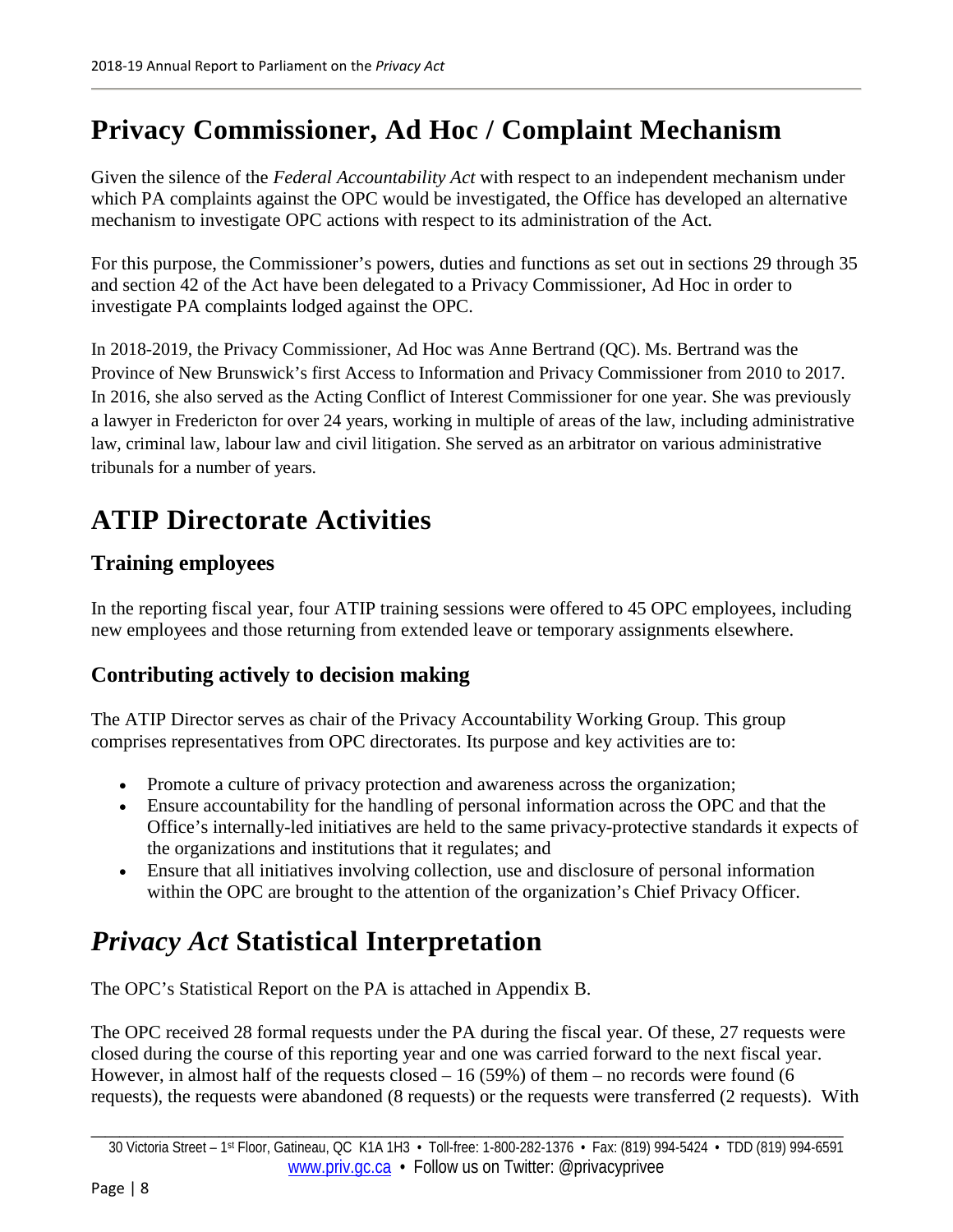the consent of the requester, the 2 requests were transferred to the appropriate institutions for processing, i.e., the Royal Canadian Mounted Police and Immigration, Refugees and Citizenship Canada.



# **Requests under the** *Privacy Act*

Of the 28 requests received, 2 were transferred and 1 was carried forward to the next fiscal year, for a total of 25 requests processed under the PA concerning information under the OPC's control, i.e., a total of 91,301 pages of information. This represents an approximately 32% increase in the number of requests processed compared to the previous year, and almost three times more pages of information processed.

In one case, the OPC was required to claim an extension of the time limit, as the volume of records that required processing was quite large, and finalizing that request within the original 30-day timeframe would have unreasonably interfered with the operations of the OPC. With respect to the 25 requests processed in 2018–2019:

- Information was released in whole in 1 instance;
- Information was partially disclosed in 10 instances;
- In 16 instances, no records existed that responded to the requests;
- In 8 instances, the requests were abandoned by the requester.

Of the 25 requests processed in the reporting year, 8 were for the contents of PA or PIPEDA investigation files and/or content processed by our directorate. Section 22.1 of the PA prohibits the OPC from releasing information it obtained during the course of its investigations or audits even after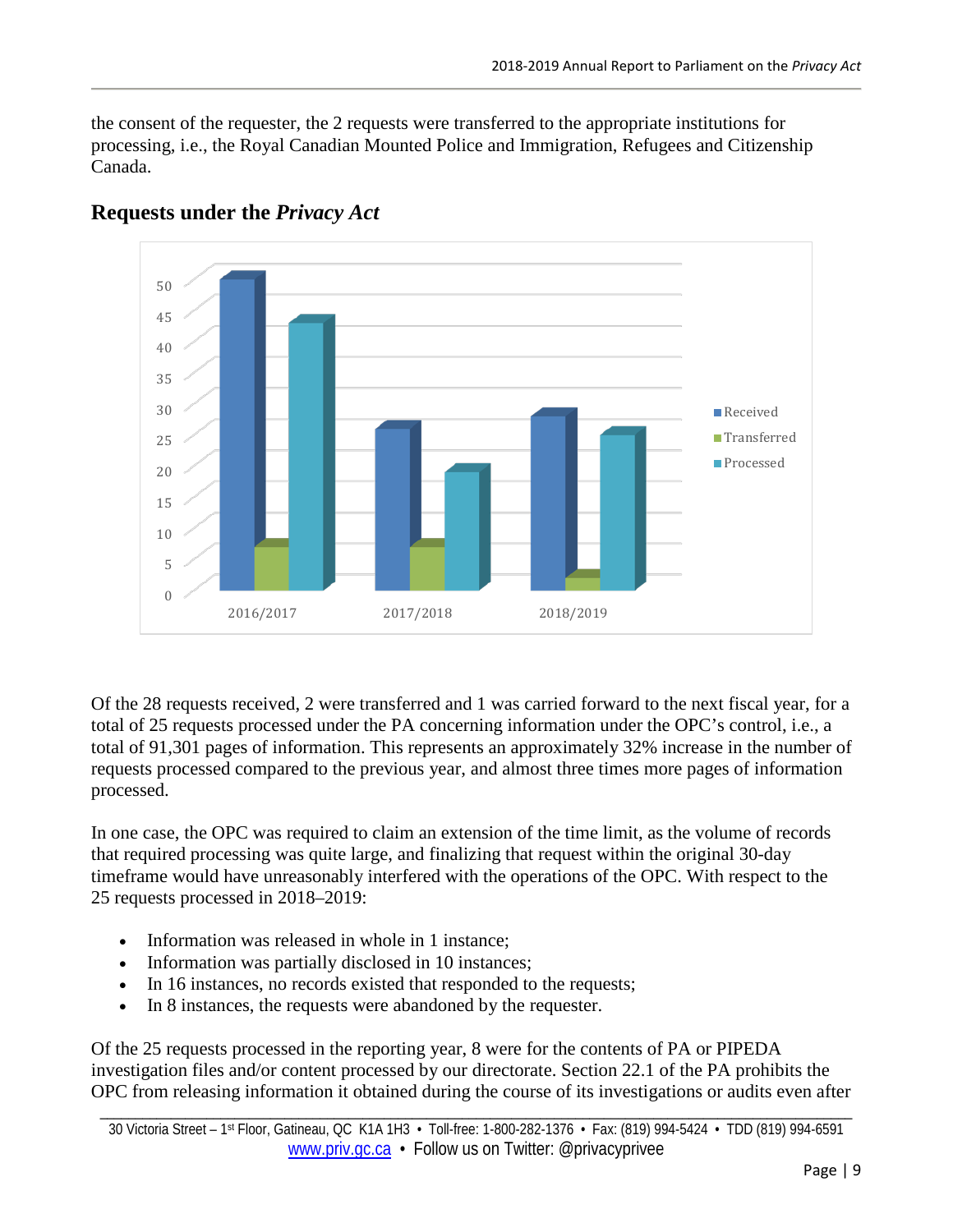the matter and all related proceedings have been concluded. However, the OPC cannot refuse to disclose information it created during the course of an investigation or audit, once they and any related proceedings are completed — and subject to any applicable exemptions. This exemption was applied in 5 cases during the reporting period. With respect to other exemptions, section 26 was invoked in 9 cases and section 12 (information about an individual other than the individual who made the request) in 4 cases.

It is quite common for the OPC to receive broad requests seeking access to personal information held by other federal institutions. In most cases, the OPC does not have any of the requested personal information under its control. In such cases, requesters are advised to contact the relevant federal institution or to consult Info Source: Sources of Federal Government and Employee Information for a detailed listing of the personal information holdings of each federal organization and to submit requests to those most likely to have the personal information to which they seek access.

At no point during the reporting period were requests received for correction of personal information held within the OPC.

Lastly, the OPC was consulted four times by four federal institutions: the Civilian Review and Complaints Commission for the RCMP, the Canadian Security Intelligence Service, the Royal Canadian Mounted Police and Fisheries and Oceans Canada. All of the requests related to OPC investigations.

It is important to note that processing times for access to information requests are tracked on a weekly basis by the Director and Analyst using the access to information management system.

## *Privacy Act* **complaints against the OPC**

<span id="page-13-0"></span>During the reporting period covered in this report, the OPC was the subject of 1 complaint under the *Privacy Act*, which resulted in 1 report of findings by the Privacy Commissioner, Ad Hoc. The complaint was not deemed to be well founded and therefore no further action was required. The Privacy Commissioner, Ad Hoc also received another complaint that she could not investigate as there was no basis for such an investigation.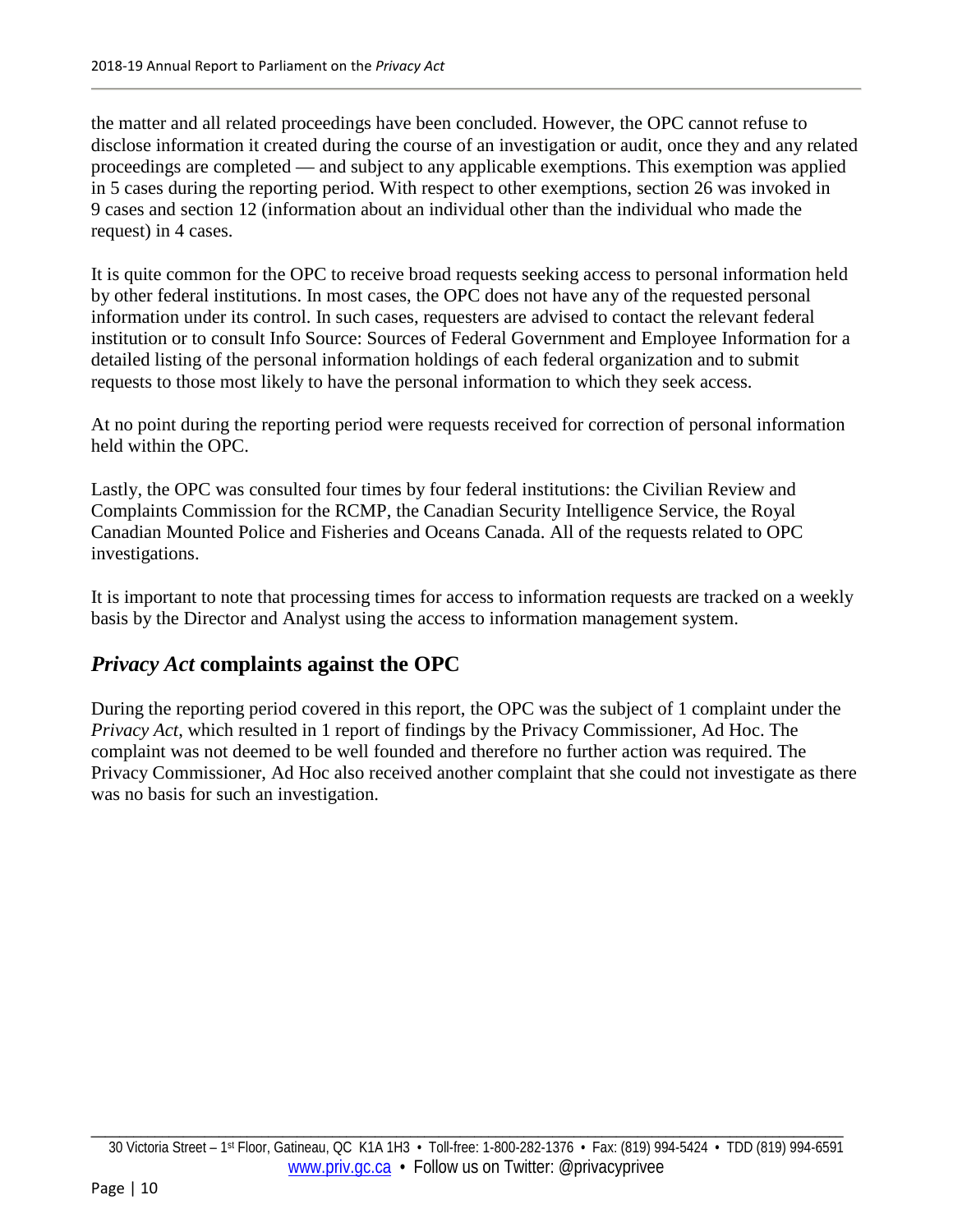# **Report on the TBS Directive on Privacy Impact Assessment (PIA)**

The *Directive on Privacy Impact Assessment,* which came into effect on April 1, 2010, requires that TBS monitor compliance with the *Directive*. Given this responsibility, institutions are asked to include pertinent statistics in their annual reports on the administration of the PA.

No privacy impact assessments were conducted during this reporting period.

# <span id="page-14-0"></span>**Data Sharing Activities**

The OPC did not undertake any personal data sharing activities this reporting year.

# <span id="page-14-1"></span>**Disclosures of Personal Information**

The OPC disclosed no personal information under sections 8(2)*(e)*, *(m)*, or 8(2) (5) of the PA during this fiscal year.

# <span id="page-14-2"></span>**Material Privacy Breach**

No material privacy breaches occurred within the OPC during this fiscal reporting year.

# <span id="page-14-3"></span>**Privacy Related Policy Instruments**

No work concerning privacy-related policy instruments was undertaken during the fiscal reporting period covered by this report.

Additional copies of this report may be obtained from:

Director, Access to Information and Privacy Office of the Privacy Commissioner of Canada 30 Victoria Street, 1st Floor Gatineau, Quebec K1A 1H3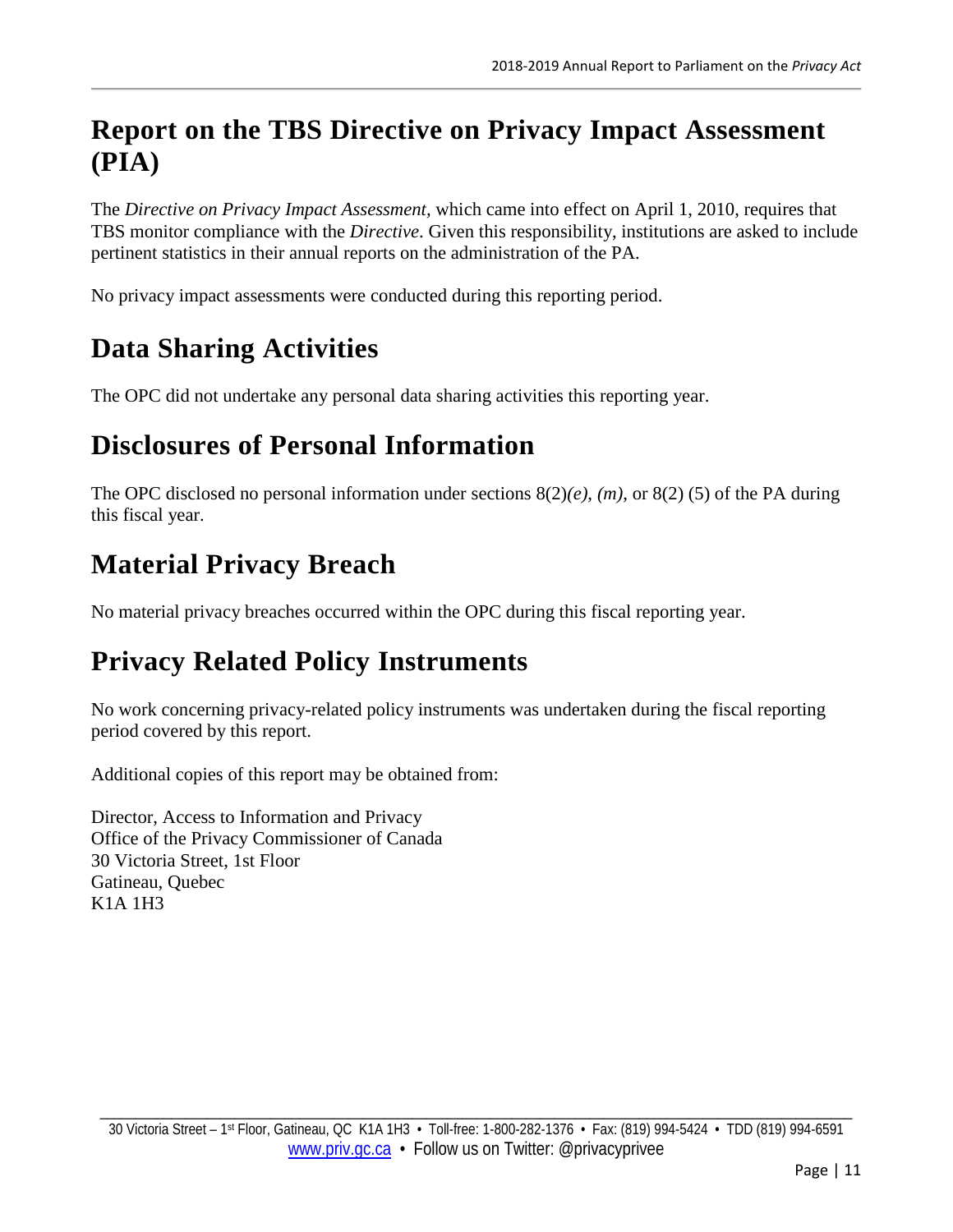# <span id="page-15-0"></span>**Appendix A –** *Privacy Act* **Delegation Order**

The Privacy Commissioner of Canada, hereby designates pursuant to section 73 of the *Privacy Act*, the person holding the position set out below, or the person occupying on an acting basis that position, to exercise the powers, duties or functions of the Privacy Commissioner of Canada as the head of the government institution as specified below:

| <b>Position</b> | <b>Legislative Authority</b>                                    |
|-----------------|-----------------------------------------------------------------|
| Director, ATIP  | Privacy Act: Full authority, except for subparagraph<br>8(2)(m) |
|                 | <i>Privacy Regulations: Full authority</i>                      |

This delegation of authority supersedes any previous delegation of the powers, duties and functions set out herein.

Dated at the City of Gatineau, this 22 day of August, 2018

*(Original signed by)*

Daniel Therrien Privacy Commissioner of Canada

\_\_\_\_\_\_\_\_\_\_\_\_\_\_\_\_\_\_\_\_\_\_\_\_\_\_\_\_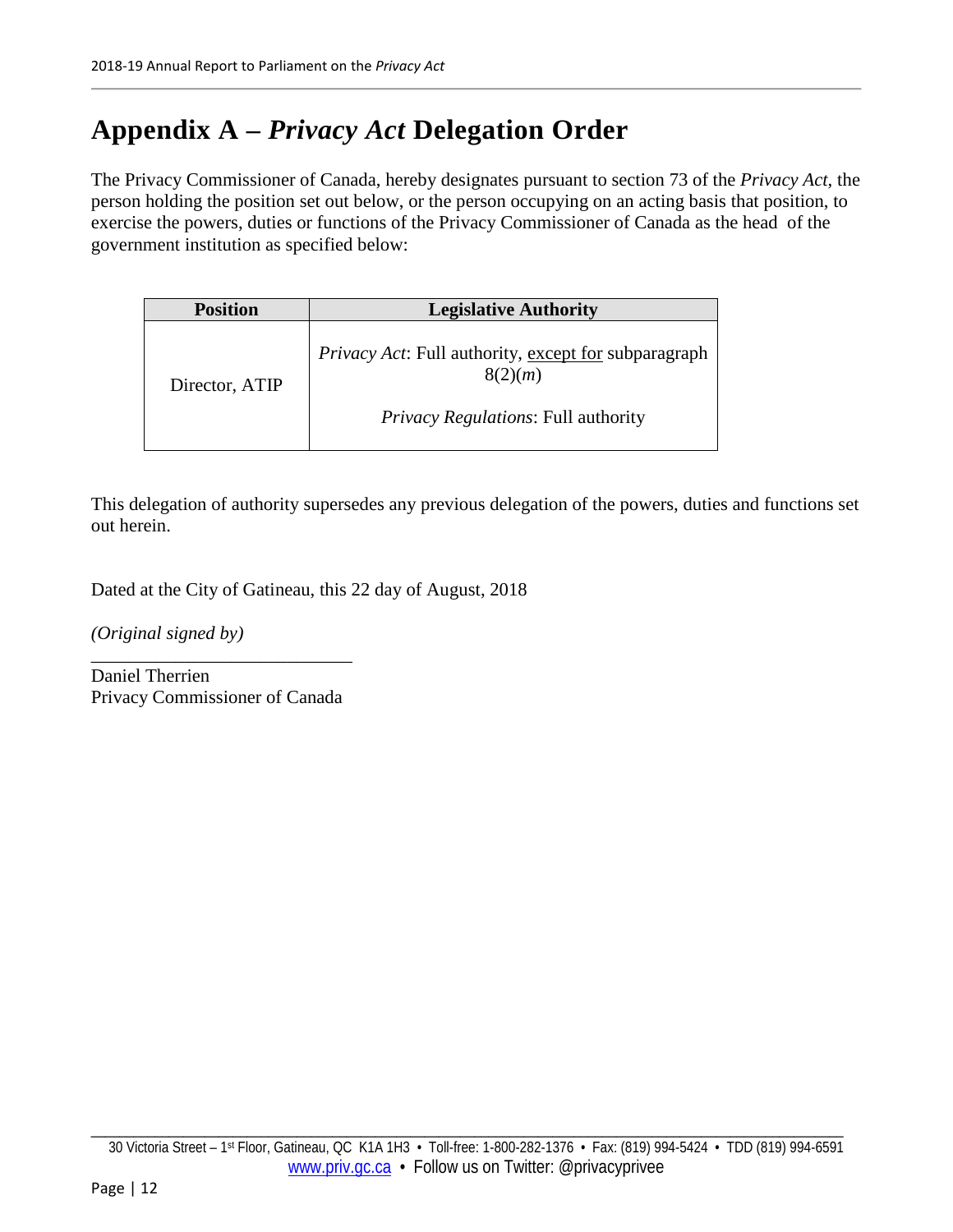### *Privacy Act*

- **8(2)***(***j***)* Disclose personal information for research purposes
- **8(2)(m)** Disclose personal information in the public interest or in the interest of the individual
	- **8(4)** Retain copy of 8(2)(e) requests and disclosed records
	- **8(5)** Notify Privacy Commissioner of 8(2)(m) disclosures
	- **9(1)** Retain record of use
	- **9(4)** Notify Privacy Commissioner of consistent use and amend index
	- **10** Include personal information in personal information banks
	- **14** Respond to request for access within 30 days; give access or give notice
	- **15** Extend time limit for responding to request for access
- **17(2)(b)** Decide whether to translate requested information
- **17(3)(b)** Decide whether to give access in an alternative format
	- **18(2)** May refuse to disclose information contained in an exempt bank
	- **19(1)** Shall refuse to disclose information obtained in confidence from another government
	- **19(2)** May disclose any information referred to in 19(1) if the other government consents to the disclosure or makes the information public
	- **20** May refuse to disclose information injurious to the conduct of federal-provincial affairs
	- **21** May refuse to disclose information injurious to international affairs or defence
	- **<sup>22</sup>** Series of discretionary exemptions related to law enforcement and investigations; and policing services for provinces or municipalities.
- **22.1(1)** In force April 1, 2007 Privacy Commissioner shall refuse to disclose information obtained or created in the course of an investigation conducted by the Commissioner.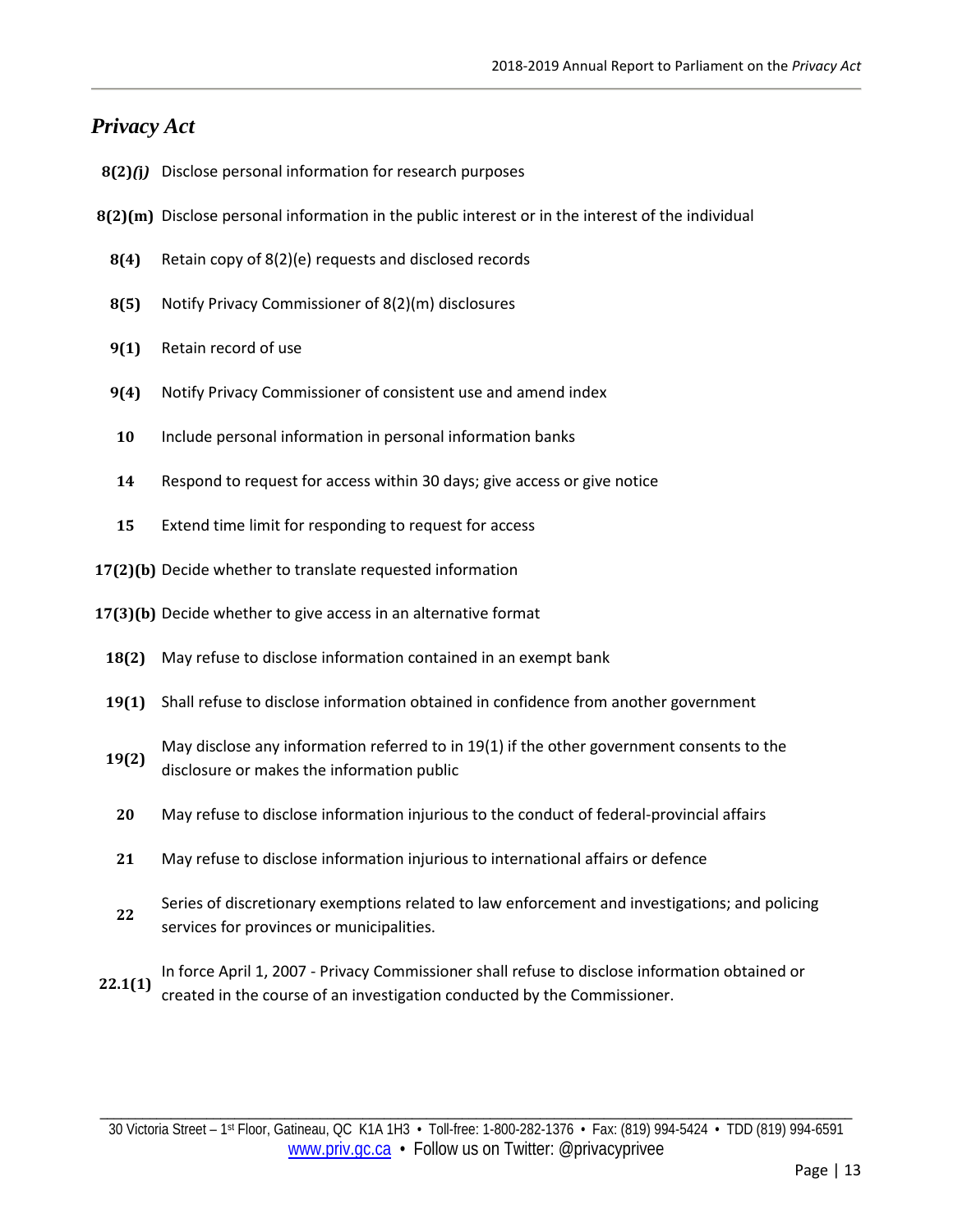In force April 1, 2007 - Privacy Commissioner shall not refuse under 22.1(1) to disclose any

- **22.1(2)** information created by the Commissioner in the course of an investigation conducted by the Commissioner once the investigation and related proceedings are concluded.
	- **23** May refuse to disclose information prepared by an investigative body for security clearances.
	- **<sup>24</sup>** May refuse to disclose information collected by the Correctional Service of Canada or the National Parole Board while individual was under sentence if conditions in section are met.
	- **25** May refuse to disclose information which could threaten the safety of individuals.
	- **<sup>26</sup>** May refuse to disclose information about another individual, and shall refuse to disclose such information where disclosure is prohibited under section 8.
	- **27** May refuse to disclose information subject to solicitor-client privilege.
	- **<sup>28</sup>** May refuse to disclose information relating to the individual's physical or mental health where disclosure is contrary to best interests of the individual.
	- **31** Receive notice of investigation by Privacy Commissioner.
- **33(2)** Right to make representations to the Privacy Commissioner during an investigation.
- **35(1)** Receive Privacy Commissioner's report of findings of the investigation and give notice of action taken.
- **35(4)** Give complainant access to information after 35(1)(b) notice.
- **36(3)** Receive Privacy Commissioner's report of findings of investigation of exempt bank.
- **37(3)** Receive report of Privacy Commissioner's findings after compliance investigation.
- **51(2)(b)** Request that section 51 hearing be held in the National Capital Region.
	- **51(3)** Request and be given right to make representations in section 51 hearings.
	- **70** Refuse to provide information that is excluded from the Act as a cabinet confidence.
	- **72(1)** Prepare annual report to Parliament.

### **Privacy Regulations**

**9** Provide reasonable facilities to examine information

\_\_\_\_\_\_\_\_\_\_\_\_\_\_\_\_\_\_\_\_\_\_\_\_\_\_\_\_\_\_\_\_\_\_\_\_\_\_\_\_\_\_\_\_\_\_\_\_\_\_\_\_\_\_\_\_\_\_\_\_\_\_\_\_\_\_\_\_\_\_\_\_\_\_\_\_\_\_\_\_\_\_\_\_\_\_\_\_\_\_\_\_\_\_\_\_\_\_\_\_\_\_\_\_\_\_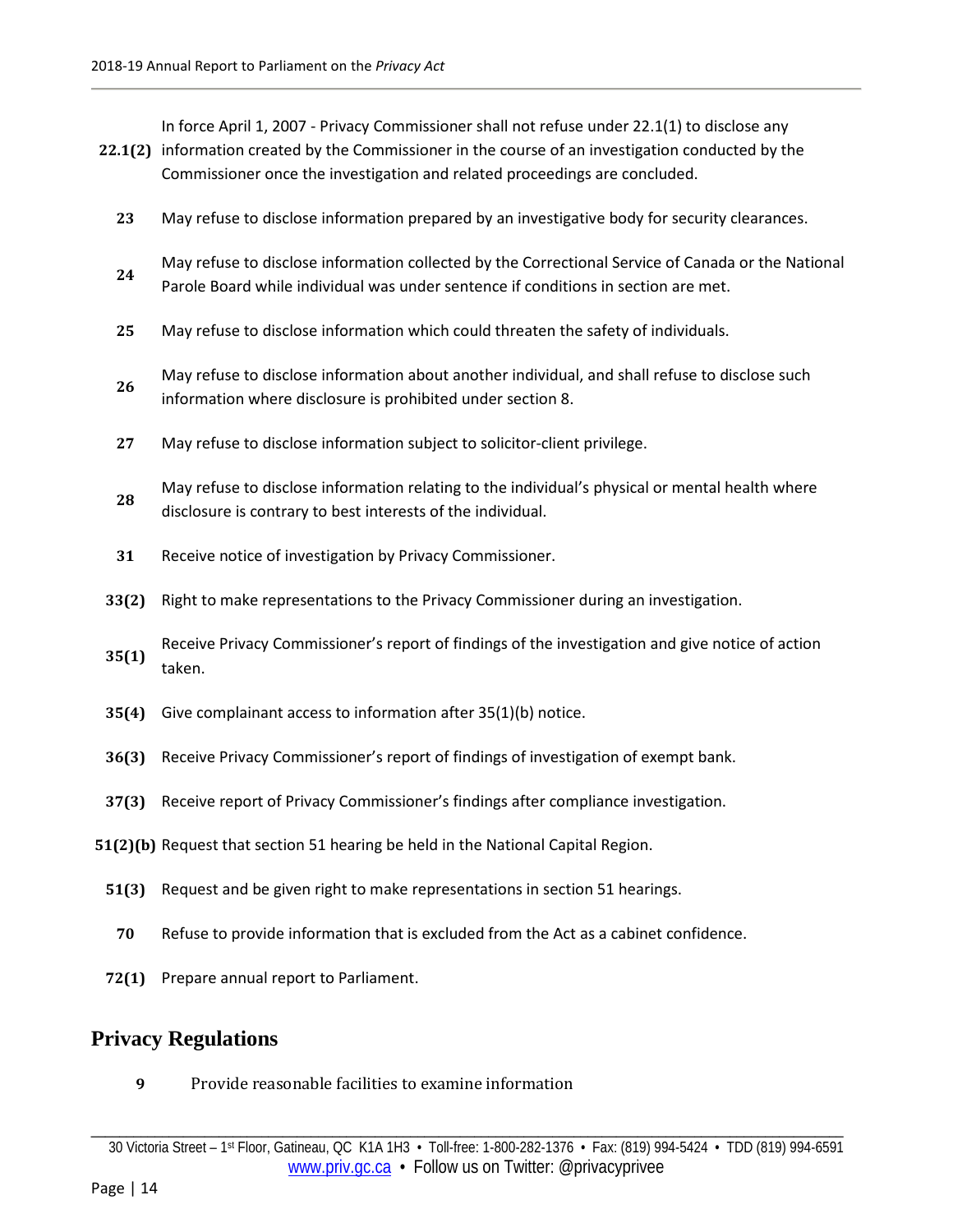| $11(2)$ and<br>(4) | Procedures for correction or notation of information                                                         |
|--------------------|--------------------------------------------------------------------------------------------------------------|
| 13(1)              | Disclosure of information relating to physical or mental health to qualified practitioner or<br>psychologist |
| 14                 | Require individual to examine information in presence of qualified practitioner or psychologist              |

# <span id="page-18-0"></span>**Appendix B – Statistical Report**

# **Statistical Report on the** *Privacy Act*

| <b>Name of institution:</b> | Office of the Privacy Commissioner of Canada |
|-----------------------------|----------------------------------------------|
|-----------------------------|----------------------------------------------|

**Reporting period:** 2018-04-01 to 2019-03-31

## **Part 1: Requests Under the** *Privacy Act*

|                                            | <b>Number of Requests</b> |
|--------------------------------------------|---------------------------|
| Received during reporting period           | 28                        |
| Outstanding from previous reporting period |                           |
| Total                                      | 28                        |
| Closed during reporting period             | 27                        |
| Carried over to next reporting period      |                           |

# **Part 2: Requests Closed During the Reporting Period**

#### **2.1 Disposition and completion time**

|                                 | <b>Completion Time</b> |                     |                     |                      |                       |                       |                                    |       |
|---------------------------------|------------------------|---------------------|---------------------|----------------------|-----------------------|-----------------------|------------------------------------|-------|
| <b>Disposition of Requests</b>  | 1 to 15<br>Days        | 16 to<br>30<br>Days | 31 to<br>60<br>Days | 61 to<br>120<br>Days | 121 to<br>180<br>Days | 181 to<br>365<br>Days | <b>More</b><br>Than<br>365<br>Days | Total |
| All disclosed                   | 0                      |                     | $\Omega$            | 0                    | 0                     | 0                     | 0                                  |       |
| Disclosed in part               | 4                      | 5                   |                     | 0                    | 0                     | 0                     | 0                                  | 10    |
| All exempted                    | 0                      | $\Omega$            | $\Omega$            | 0                    | 0                     | 0                     | 0                                  | 0     |
| All excluded                    | 0                      | $\Omega$            | $\Omega$            | 0                    | 0                     | 0                     | 0                                  | 0     |
| No records exist                | 8                      | $\Omega$            | $\Omega$            | 0                    | 0                     | 0                     | 0                                  | 8     |
| Request abandoned               | 7                      | $\Omega$            | 1                   | 0                    | 0                     | 0                     | 0                                  | 8     |
| Neither confirmed nor<br>denied | 0                      | 0                   | 0                   | 0                    | 0                     | 0                     | 0                                  | 0     |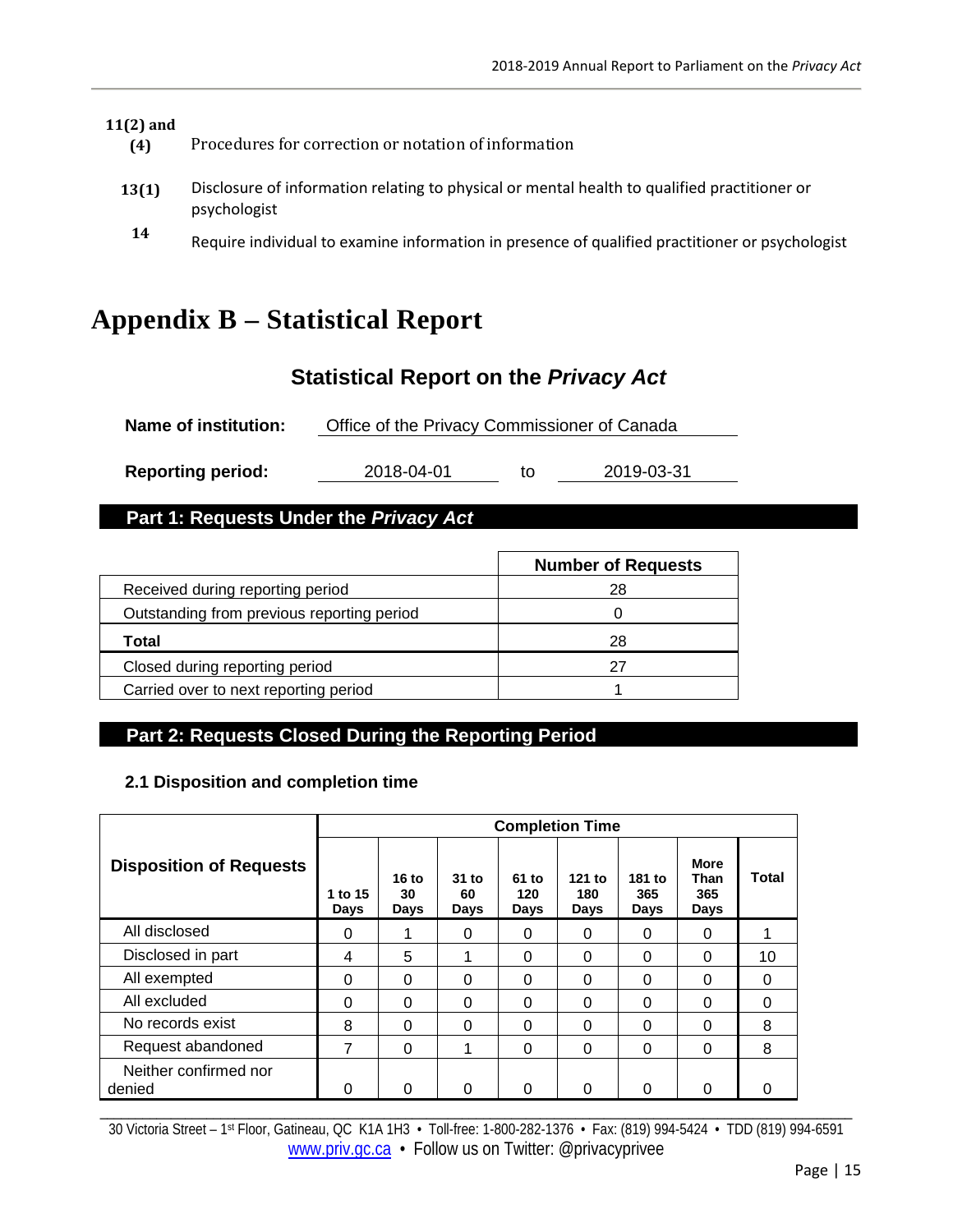| Total |  | $\begin{array}{ccccccccccccc}\n1 & 2 & 0 & \n\end{array}$ |  |  |  |
|-------|--|-----------------------------------------------------------|--|--|--|

### **2.2 Exemptions**

| <b>Section</b> | <b>Number of Requests</b> | <b>Section</b> | Number of<br><b>Requests</b> | <b>Section</b> | Number of<br><b>Requests</b> |
|----------------|---------------------------|----------------|------------------------------|----------------|------------------------------|
| 18(2)          |                           | 22(1)(a)(i)    |                              | 23(a)          |                              |
| 19(1)(a)       | 0                         | 22(1)(a)(ii)   | 0                            | 23(b)          | 0                            |
| 19(1)(b)       |                           | 22(1)(a)(iii)  | 0                            | 24(a)          | 0                            |
| 19(1)(c)       |                           | 22(1)(b)       | 0                            | 24(b)          | 0                            |
| 19(1)(d)       | 0                         | 22(1)(c)       | 0                            | 25             | 0                            |
| 19(1)(e)       | 0                         | 22(2)          | 0                            | 26             | 9                            |
| 19(1)(f)       | $\Omega$                  | 22.1           | 5                            | 27             | 0                            |
| 20             |                           | 22.2           | O                            | 28             | 0                            |
| 21             |                           | 22.3           |                              |                |                              |

#### **2.3 Exclusions**

| <b>Section</b> | <b>Number of Requests</b> | <b>Section</b> | Number of<br><b>Requests</b> | <b>Section</b> | Number of<br><b>Requests</b> |
|----------------|---------------------------|----------------|------------------------------|----------------|------------------------------|
| 69(1)(a)       |                           | 70(1)          |                              | 70(1)(d)       |                              |
| 69(1)(b)       |                           | 70(1)(a)       |                              | 70(1)(e)       |                              |
| 69.1           |                           | 70(1)(b)       |                              | 70(1)(f)       |                              |
|                |                           | 70(1)(c)       |                              | 70.1           |                              |

#### **2.4 Format of information released**

| <b>Disposition</b> | <b>Paper</b> | <b>Electronic</b> | <b>Other formats</b> |
|--------------------|--------------|-------------------|----------------------|
| All disclosed      |              |                   |                      |
| Disclosed in part  |              |                   |                      |
| Total              |              |                   |                      |

## **2.5 Complexity**

### **2.5.1 Relevant pages processed and disclosed**

| <b>Disposition of Requests</b> | <b>Number of Pages</b><br><b>Processed</b> | <b>Number of Pages</b><br><b>Disclosed</b> | <b>Number of Requests</b> |
|--------------------------------|--------------------------------------------|--------------------------------------------|---------------------------|
| All disclosed                  | 3945                                       | 336                                        |                           |
| Disclosed in part              | 87356                                      | 2759                                       | 10                        |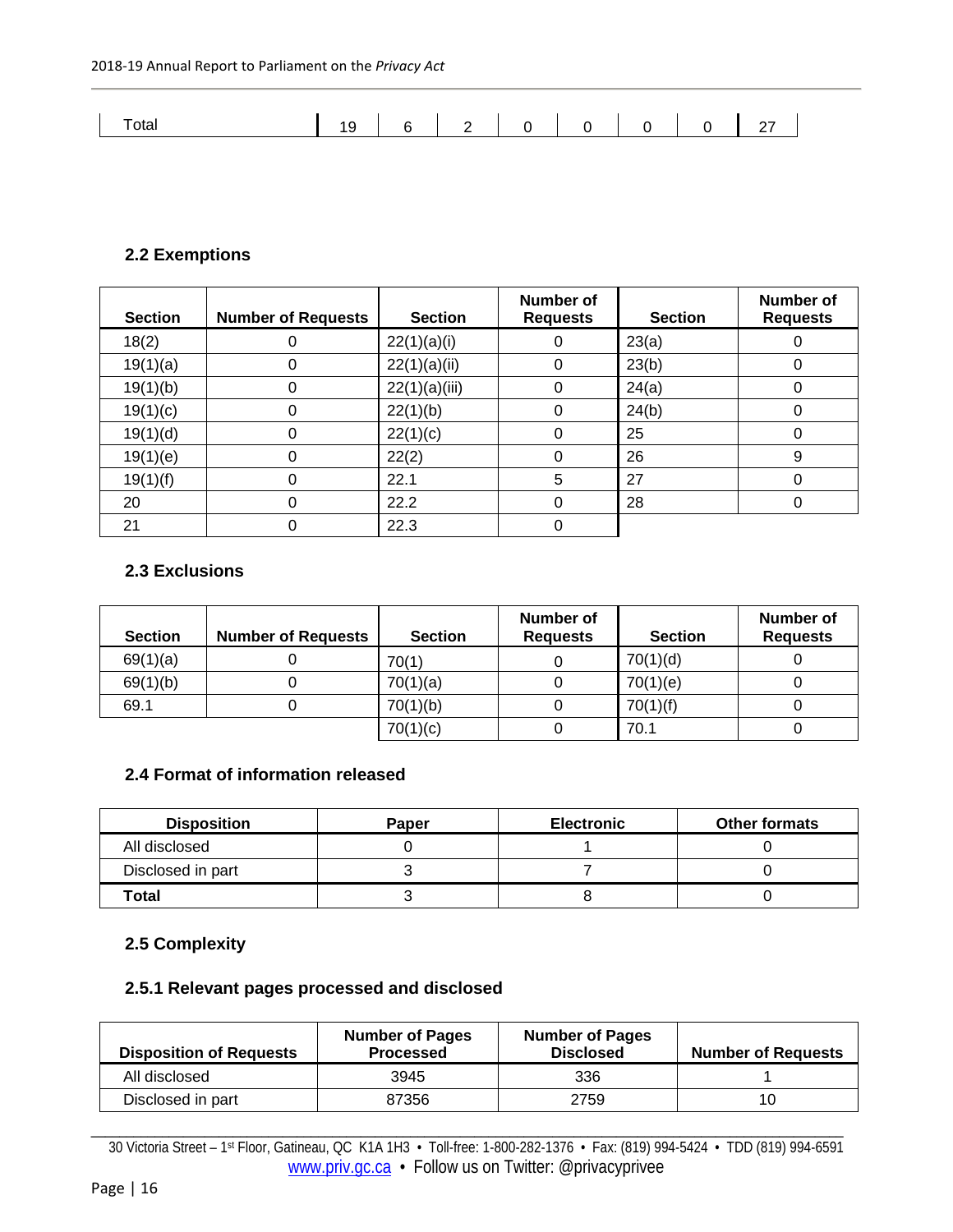| All exempted          |       |      |    |
|-----------------------|-------|------|----|
| All excluded          |       |      |    |
| Request abandoned     |       |      |    |
| Neither confirmed nor |       |      |    |
| denied                |       |      |    |
| <b>Total</b>          | 91301 | 3095 | 19 |

### **2.5.2 Relevant pages processed and disclosed by size of requests**

|                                           | Less Than 100<br><b>Pages Processed</b> |                           | 101-500<br>501-1000<br><b>Pages</b><br>Pages<br><b>Processed</b><br><b>Processed</b> |                           | 1001-5000<br><b>Pages</b><br><b>Processed</b> |                           | <b>More Than</b><br>5000<br>Pages<br><b>Processed</b> |                           |                                        |                           |
|-------------------------------------------|-----------------------------------------|---------------------------|--------------------------------------------------------------------------------------|---------------------------|-----------------------------------------------|---------------------------|-------------------------------------------------------|---------------------------|----------------------------------------|---------------------------|
| <b>Disposition</b>                        | <b>Number of Requests</b>               | Pages<br><b>Disclosed</b> | <b>Number</b><br>of<br><b>Requests</b>                                               | Pages<br><b>Disclosed</b> | <b>Number</b><br>of<br><b>Requests</b>        | Pages<br><b>Disclosed</b> | <b>Number</b><br>of<br><b>Requests</b>                | Pages<br><b>Disclosed</b> | <b>Number</b><br>of<br><b>Requests</b> | Pages<br><b>Disclosed</b> |
| All<br>disclosed                          | 0                                       | 0                         | 1                                                                                    | 336                       | 0                                             | 0                         | $\Omega$                                              | 0                         | 0                                      | 0                         |
| <b>Disclosed</b><br>in part               | 4                                       | 92                        | 5                                                                                    | 1264                      | $\Omega$                                      | $\Omega$                  |                                                       | 1403                      | $\Omega$                               | $\Omega$                  |
| All<br>exempted                           | $\Omega$                                | $\Omega$                  | $\Omega$                                                                             | 0                         | $\Omega$                                      | 0                         | $\Omega$                                              | $\Omega$                  | 0                                      | 0                         |
| All<br>excluded                           | 0                                       | $\Omega$                  | 0                                                                                    | 0                         | $\Omega$                                      | 0                         | $\Omega$                                              | $\Omega$                  | 0                                      | 0                         |
| Request<br>abandoned                      | 8                                       | $\Omega$                  | $\Omega$                                                                             | 0                         | $\mathbf 0$                                   | $\Omega$                  | $\Omega$                                              | $\Omega$                  | $\Omega$                               | $\Omega$                  |
| <b>Neither</b><br>confirmed<br>nor denied | $\Omega$                                | $\Omega$                  | $\Omega$                                                                             | $\Omega$                  | $\Omega$                                      | 0                         | $\Omega$                                              | $\Omega$                  | $\Omega$                               | $\Omega$                  |
| <b>Total</b>                              | 12                                      | 92                        | 6                                                                                    | 1600                      | $\mathbf 0$                                   | 0                         |                                                       | 1403                      | $\Omega$                               | 0                         |

# **2.5.3 Other complexities**

| <b>Disposition</b>                        | <b>Consultation</b><br><b>Required</b> | <b>Legal Advice</b><br>Sought | Interwoven<br><b>Information</b> | Other    | <b>Total</b> |
|-------------------------------------------|----------------------------------------|-------------------------------|----------------------------------|----------|--------------|
| All<br>disclosed                          | $\Omega$                               | 0                             | 0                                | 0        | 0            |
| <b>Disclosed</b><br>in part               | $\Omega$                               | $\overline{2}$                | 9                                | 0        | 11           |
| All<br>exempted                           | $\Omega$                               | 0                             | $\Omega$                         | $\Omega$ | 0            |
| All<br>excluded                           | $\Omega$                               | 0                             | $\Omega$                         | 0        | 0            |
| Request<br>abandoned                      | $\Omega$                               | 0                             | 0                                | 0        | 0            |
| <b>Neither</b><br>confirmed<br>nor denied | 0                                      | 0                             | 0                                | 0        | 0            |
| <b>Total</b>                              | $\Omega$                               | $\mathfrak{p}$                | 9                                | 0        | 11           |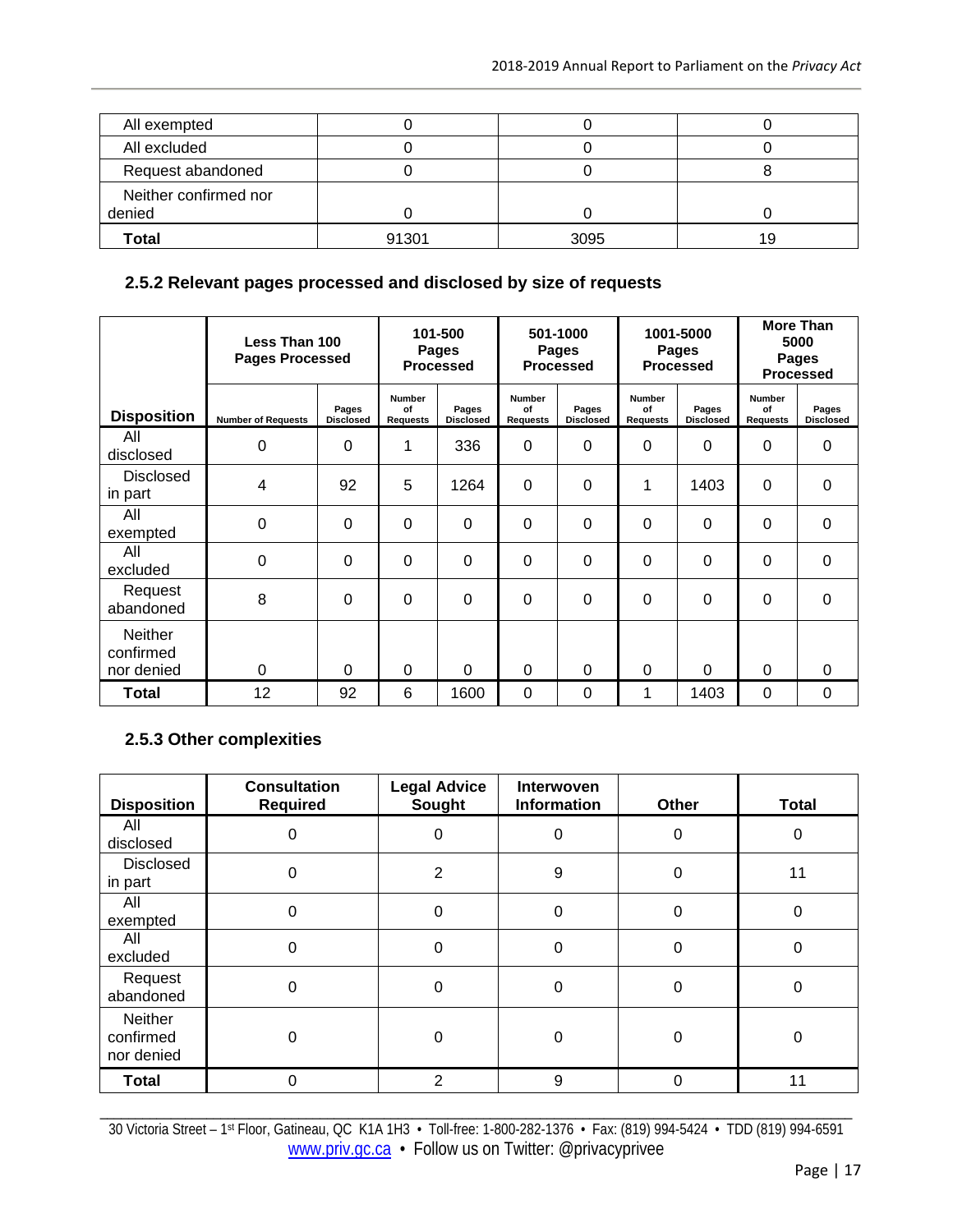#### **2.6 Deemed refusals**

#### **2.6.1 Reasons for not meeting statutory deadline**

|                                                                 | <b>Principal Reason</b> |                                        |                                        |       |  |  |  |
|-----------------------------------------------------------------|-------------------------|----------------------------------------|----------------------------------------|-------|--|--|--|
| <b>Number of Requests Closed Past</b><br>the Statutory Deadline | Workload                | <b>External</b><br><b>Consultation</b> | <b>Internal</b><br><b>Consultation</b> | Other |  |  |  |
|                                                                 |                         |                                        |                                        |       |  |  |  |

#### **2.6.2 Number of days past deadline**

| <b>Number of Days Past</b><br><b>Deadline</b> | <b>Number of Requests</b><br><b>Past Deadline Where</b><br><b>No Extension Was</b><br>Taken | <b>Number of Requests</b><br><b>Past Deadline Where</b><br><b>An Extension Was</b><br>Taken | Total |
|-----------------------------------------------|---------------------------------------------------------------------------------------------|---------------------------------------------------------------------------------------------|-------|
| 1 to 15 days                                  |                                                                                             |                                                                                             |       |
| 16 to 30 days                                 |                                                                                             |                                                                                             |       |
| 31 to 60 days                                 |                                                                                             |                                                                                             |       |
| 61 to 120 days                                |                                                                                             |                                                                                             |       |
| 121 to 180 days                               |                                                                                             |                                                                                             |       |
| 181 to 365 days                               |                                                                                             |                                                                                             |       |
| More than 365 days                            |                                                                                             |                                                                                             |       |
| Total                                         |                                                                                             |                                                                                             |       |

#### **2.7 Requests for translation**

| <b>Translation Requests</b> | Accepted | <b>Refused</b> | Total |
|-----------------------------|----------|----------------|-------|
| English to French           |          |                |       |
| French to English           |          |                |       |
| Total                       |          |                |       |

### **Part 3: Disclosures Under Subsections 8(2) and 8(5)**

| Paragraph 8(2)(e) | Paragraph 8(2)(m) | <b>Subsection 8(5)</b> | ™otal |  |
|-------------------|-------------------|------------------------|-------|--|
|                   |                   |                        |       |  |

## **Part 4: Requests for Correction of Personal Information and Notations**

| <b>Disposition for Correction Requests Received</b> | <b>Number</b> |
|-----------------------------------------------------|---------------|
| Notations attached                                  |               |
| Requests for correction accepted                    |               |
| Total                                               |               |

\_\_\_\_\_\_\_\_\_\_\_\_\_\_\_\_\_\_\_\_\_\_\_\_\_\_\_\_\_\_\_\_\_\_\_\_\_\_\_\_\_\_\_\_\_\_\_\_\_\_\_\_\_\_\_\_\_\_\_\_\_\_\_\_\_\_\_\_\_\_\_\_\_\_\_\_\_\_\_\_\_\_\_\_\_\_\_\_\_\_\_\_\_\_\_\_\_\_\_\_\_\_\_\_\_\_ 30 Victoria Street – 1st Floor, Gatineau, QC K1A 1H3 • Toll-free: 1-800-282-1376 • Fax: (819) 994-5424 • TDD (819) 994-6591 [www.priv.gc.ca](http://www.priv.gc.ca/) • Follow us on Twitter: @privacyprivee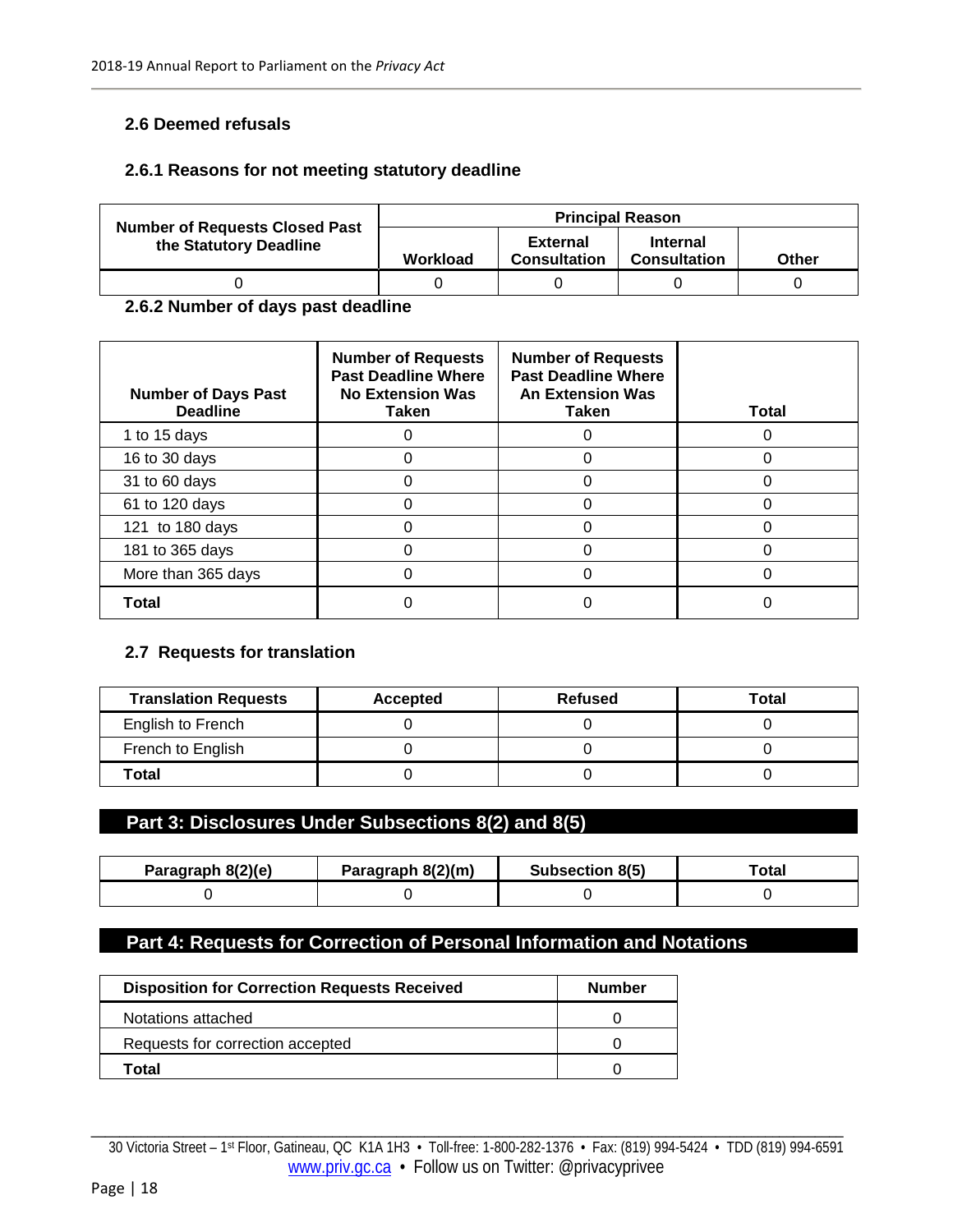# **Part 5: Extensions**

#### **5.1 Reasons for extensions and disposition of requests**

|                                                                       | 15(a)(i)<br>Interference | 15(a)(ii)<br>Consultation | 15(b) |                                     |
|-----------------------------------------------------------------------|--------------------------|---------------------------|-------|-------------------------------------|
| <b>Disposition of Requests Where an</b><br><b>Extension Was Taken</b> | With<br>Operations       | <b>Section 70</b>         | Other | <b>Translation or</b><br>Conversion |
| All disclosed                                                         |                          |                           |       |                                     |
| Disclosed in part                                                     |                          |                           |       |                                     |
| All exempted                                                          |                          |                           |       |                                     |
| All excluded                                                          |                          |                           |       |                                     |
| No records exist                                                      |                          |                           |       |                                     |
| Request abandoned                                                     |                          |                           |       |                                     |
| <b>Total</b>                                                          |                          |                           |       |                                     |

#### **5.2 Length of extensions**

|                             | 15(a)(i)<br>Interference | 15(a)(ii)<br>Consultation | 15(b)        |                         |  |
|-----------------------------|--------------------------|---------------------------|--------------|-------------------------|--|
| <b>Length of Extensions</b> | with<br>operations       |                           | <b>Other</b> | Translation<br>purposes |  |
| 1 to 15 days                |                          |                           |              |                         |  |
| 16 to 30 days               |                          |                           |              |                         |  |
| Total                       |                          |                           |              |                         |  |

# **Part 6: Consultations Received From Other Institutions and Organizations**

#### **6.1 Consultations received from other Government of Canada institutions and other organizations**

| <b>Consultations</b>                              | <b>Other</b><br>Government of<br>Canada<br><b>Institutions</b> | Number of<br>Pages to<br><b>Review</b> | Other<br><b>Organizations</b> | Number of<br>Pages to<br><b>Review</b> |
|---------------------------------------------------|----------------------------------------------------------------|----------------------------------------|-------------------------------|----------------------------------------|
| Received during the reporting<br>period           | 4                                                              | 30                                     | 0                             | 0                                      |
| Outstanding from the previous<br>reporting period | 0                                                              | $\Omega$                               | 0                             | 0                                      |
| Total                                             | 4                                                              | 30                                     | $\Omega$                      | O                                      |
| Closed during the reporting period                | 3                                                              | 26                                     | 0                             | O                                      |
| Pending at the end of the reporting<br>period     |                                                                |                                        | 0                             | 0                                      |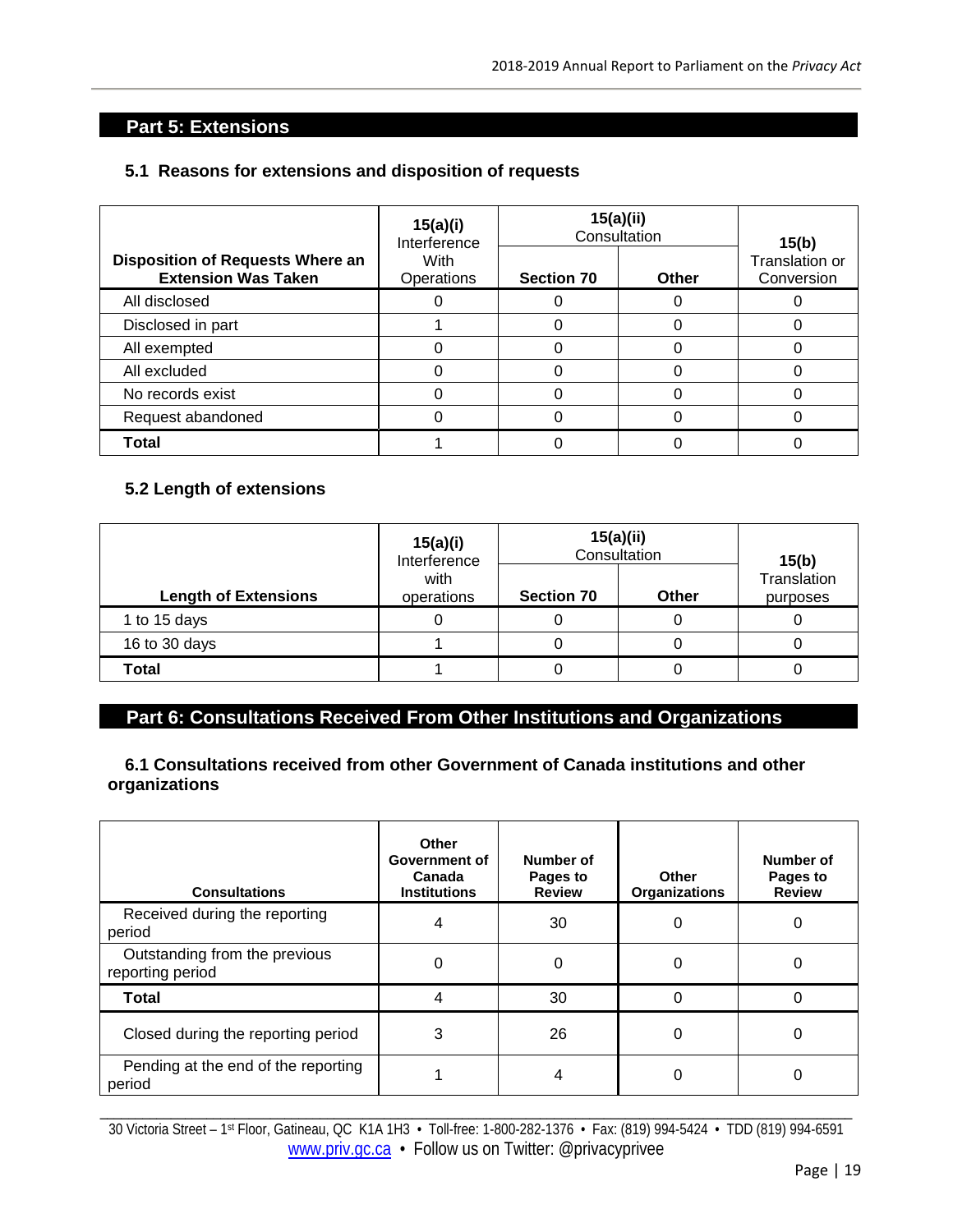|                           | <b>Number of Days Required to Complete Consultation Requests</b> |                     |                       |                      |                                 |                              |                                                  |          |
|---------------------------|------------------------------------------------------------------|---------------------|-----------------------|----------------------|---------------------------------|------------------------------|--------------------------------------------------|----------|
| <b>Recommendation</b>     | 1 to<br>15<br><b>Days</b>                                        | 16 to<br>30<br>Days | $31$ to<br>60<br>Days | 61 to<br>120<br>Days | 121<br>to<br>180<br><b>Days</b> | 181 to<br>365<br><b>Days</b> | <b>More</b><br><b>Than</b><br>365<br><b>Days</b> | Total    |
| All disclosed             | 0                                                                | 0                   | 0                     | $\Omega$             | 0                               | 0                            | 0                                                | 0        |
| Disclosed in part         |                                                                  | 0                   | 0                     | $\Omega$             | 0                               | $\Omega$                     | $\Omega$                                         |          |
| All exempted              | 2                                                                | 0                   | 0                     | $\Omega$             | $\Omega$                        | $\Omega$                     | $\Omega$                                         | 2        |
| All excluded              | 0                                                                | 0                   | 0                     | $\Omega$             | 0                               | $\Omega$                     | $\Omega$                                         | $\Omega$ |
| Consult other institution | 0                                                                | $\Omega$            | 0                     | $\Omega$             | $\Omega$                        | $\Omega$                     | $\Omega$                                         | $\Omega$ |
| Other                     | 0                                                                | 0                   | 0                     | $\Omega$             | $\Omega$                        | 0                            | $\Omega$                                         | 0        |
| Total                     | 3                                                                | 0                   | 0                     | $\Omega$             | 0                               | 0                            | $\Omega$                                         | 3        |

#### **6.2 Recommendations and completion time for consultations received from other Government of Canada institutions**

#### **6.3 Recommendations and completion time for consultations received from other organizations**

|                           | Number of days required to complete consultation requests |                     |                       |                             |                                 |                       |                                                  |              |
|---------------------------|-----------------------------------------------------------|---------------------|-----------------------|-----------------------------|---------------------------------|-----------------------|--------------------------------------------------|--------------|
| <b>Recommendation</b>     | 1 to<br>15<br><b>Days</b>                                 | 16 to<br>30<br>Days | $31$ to<br>60<br>Days | 61 to<br>120<br><b>Days</b> | 121<br>to<br>180<br><b>Days</b> | 181 to<br>365<br>Days | <b>More</b><br><b>Than</b><br>365<br><b>Days</b> | <b>Total</b> |
| All disclosed             | 0                                                         | 0                   | 0                     | $\Omega$                    | 0                               | $\Omega$              | 0                                                | 0            |
| Disclosed in part         | 0                                                         | 0                   | 0                     | $\Omega$                    | 0                               | $\Omega$              | $\Omega$                                         | $\Omega$     |
| All exempted              | 0                                                         | 0                   | 0                     | $\Omega$                    | $\Omega$                        | $\Omega$              | 0                                                | 0            |
| All excluded              | 0                                                         | 0                   | $\Omega$              | $\Omega$                    | $\Omega$                        | $\Omega$              | $\Omega$                                         | $\Omega$     |
| Consult other institution | 0                                                         | 0                   | 0                     | $\Omega$                    | $\Omega$                        | $\Omega$              | $\Omega$                                         | $\Omega$     |
| Other                     | 0                                                         | 0                   | 0                     | $\Omega$                    | 0                               | $\Omega$              | 0                                                | $\Omega$     |
| <b>Total</b>              | 0                                                         | 0                   | 0                     | $\Omega$                    | 0                               | $\Omega$              | 0                                                | $\Omega$     |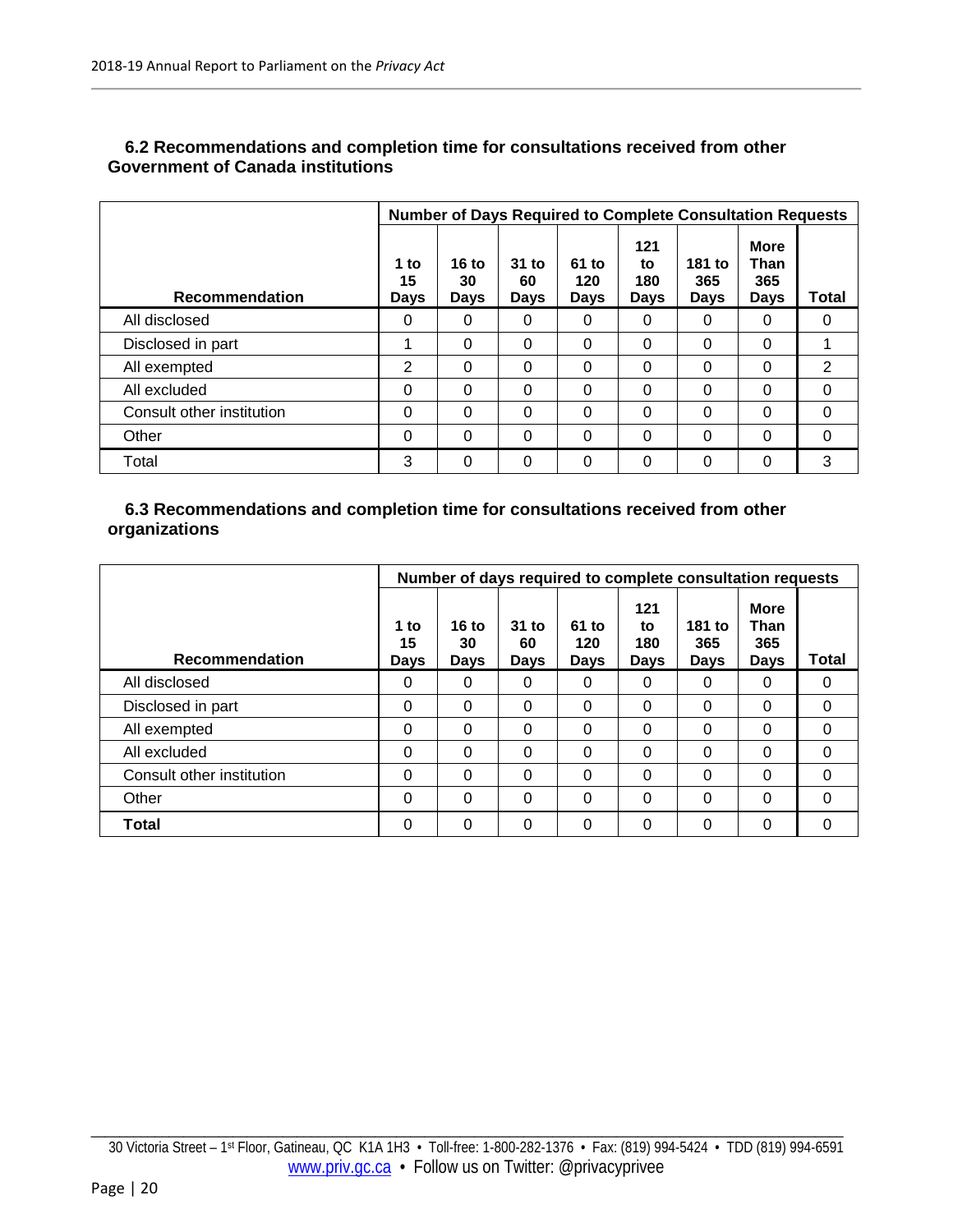## **Part 7: Completion Time of Consultations on Cabinet Confidences**

|                          | <b>Fewer Than 100 Pages</b><br><b>Processed</b> |                           | 101-500 Pages<br><b>Processed</b> |                           | 501-1000<br>Pages<br><b>Processed</b> |                           | 1001-5000<br>Pages<br><b>Processed</b> |                           | More than 5000<br>Pages<br><b>Processed</b> |                           |
|--------------------------|-------------------------------------------------|---------------------------|-----------------------------------|---------------------------|---------------------------------------|---------------------------|----------------------------------------|---------------------------|---------------------------------------------|---------------------------|
| Number of<br><b>Days</b> | Number of<br>Requests                           | Pages<br><b>Disclosed</b> | <b>Number</b><br>of<br>Requests   | Pages<br><b>Disclosed</b> | <b>Number</b><br>οf<br>Requests       | Pages<br><b>Disclosed</b> | <b>Number</b><br>of<br>Requests        | Pages<br><b>Disclosed</b> | <b>Number</b><br>of<br>Requests             | Pages<br><b>Disclosed</b> |
| 1 to 15                  |                                                 | 0                         | 0                                 | 0                         | 0                                     | 0                         | 0                                      | 0                         | 0                                           | 0                         |
| 16 to 30                 | 0                                               | $\Omega$                  | 0                                 | 0                         | 0                                     | 0                         | $\Omega$                               | 0                         | 0                                           | $\Omega$                  |
| 31 to 60                 | 0                                               | $\Omega$                  | 0                                 | 0                         | 0                                     | 0                         | $\Omega$                               | 0                         | 0                                           | $\Omega$                  |
| 61 to 120                | 0                                               | $\Omega$                  | 0                                 | 0                         | 0                                     | $\Omega$                  | $\Omega$                               | 0                         | $\Omega$                                    | 0                         |
| 121 to 180               | 0                                               | $\Omega$                  | $\Omega$                          | 0                         | 0                                     | $\Omega$                  | $\Omega$                               | 0                         | $\Omega$                                    | $\Omega$                  |
| 181 to 365               | $\Omega$                                        | 0                         | 0                                 | 0                         | 0                                     | $\Omega$                  | 0                                      | 0                         | $\Omega$                                    | $\Omega$                  |
| More than                |                                                 |                           |                                   |                           |                                       |                           |                                        |                           |                                             |                           |
| 365                      | U                                               | $\Omega$                  | 0                                 | 0                         | 0                                     | 0                         | 0                                      | 0                         | $\Omega$                                    | $\Omega$                  |
| <b>Total</b>             | O                                               | 0                         | 0                                 | 0                         | 0                                     | $\Omega$                  | 0                                      | 0                         | 0                                           | $\Omega$                  |

#### **7.1 Requests with Legal Services**

#### **7.2 Requests with Privy Council Office**

|                          | <b>Fewer Than 100 Pages</b><br><b>Processed</b> |                           | 101-500 Pages<br><b>Processed</b>      |                           | 501-1000<br>Pages<br><b>Processed</b>  |                           | 1001-5000<br>Pages<br><b>Processed</b> |                           | More than 5000<br>Pages<br><b>Processed</b> |                           |
|--------------------------|-------------------------------------------------|---------------------------|----------------------------------------|---------------------------|----------------------------------------|---------------------------|----------------------------------------|---------------------------|---------------------------------------------|---------------------------|
| Number of<br><b>Days</b> | Number of<br><b>Requests</b>                    | Pages<br><b>Disclosed</b> | <b>Number</b><br>of<br><b>Requests</b> | Pages<br><b>Disclosed</b> | <b>Number</b><br>of<br><b>Requests</b> | Pages<br><b>Disclosed</b> | <b>Number</b><br>of<br><b>Requests</b> | Pages<br><b>Disclosed</b> | Number<br>of<br>Requests                    | Pages<br><b>Disclosed</b> |
| 1 to 15                  |                                                 | $\Omega$                  | 0                                      | 0                         | $\Omega$                               | $\Omega$                  | $\Omega$                               | $\Omega$                  | $\Omega$                                    | $\Omega$                  |
| 16 to 30                 | 0                                               | $\Omega$                  | 0                                      | 0                         | 0                                      | $\Omega$                  | $\Omega$                               | $\Omega$                  | $\Omega$                                    | 0                         |
| 31 to 60                 | 0                                               | $\Omega$                  | $\Omega$                               | 0                         | 0                                      | $\Omega$                  | $\Omega$                               | 0                         | $\Omega$                                    | 0                         |
| 61 to 120                | $\Omega$                                        | $\Omega$                  | 0                                      | 0                         | $\Omega$                               | $\Omega$                  | 0                                      | 0                         | $\Omega$                                    | $\Omega$                  |
| 121 to 180               | 0                                               | 0                         | 0                                      | 0                         | 0                                      | 0                         | 0                                      | 0                         | 0                                           | $\Omega$                  |
| 181 to 365               | 0                                               | 0                         | 0                                      | 0                         | 0                                      | 0                         | 0                                      | 0                         | $\Omega$                                    | 0                         |
| More than                |                                                 |                           |                                        |                           |                                        |                           |                                        |                           |                                             |                           |
| 365                      | O                                               | $\Omega$                  | 0                                      | 0                         | $\mathbf{0}$                           | 0                         | 0                                      | 0                         | $\Omega$                                    | $\Omega$                  |
| Total                    | 0                                               | $\Omega$                  | 0                                      | 0                         | 0                                      | 0                         | 0                                      | 0                         | 0                                           | 0                         |

# **Part 8: Complaints and Investigations Notices Received**

| <b>Section 31</b> | <b>Section 33</b> | <b>Section 35</b> | <b>Court action</b> | ™otal |
|-------------------|-------------------|-------------------|---------------------|-------|
|                   |                   |                   |                     |       |

#### **Part 9: Privacy Impact Assessments (PIAs)**

**Number of PIA(s)** completed and 0